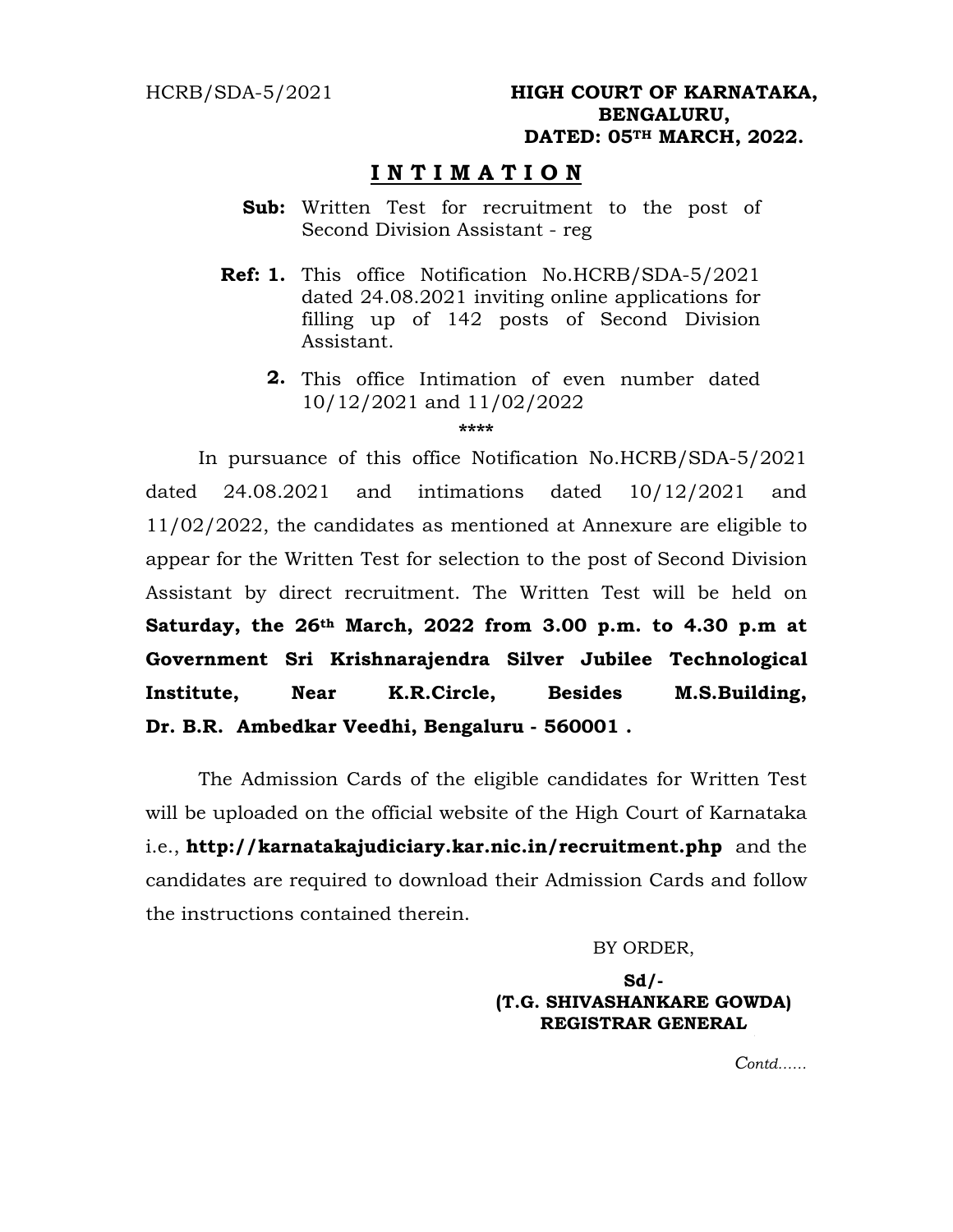## **ANNEXURE**

| <b>S1. No.</b> | <b>Application Number</b> | Name of the Candidate      |
|----------------|---------------------------|----------------------------|
| $\mathbf{1}$   | HCK2108SDA000017          | <b>BHOOMIKA B</b>          |
| $\overline{2}$ | HCK2108SDA000054          | <b>TEJASHWINI R</b>        |
| 3              | HCK2108SDA000077          | CHANDRALEKHA V             |
| $\overline{4}$ | HCK2108SDA000183          | VANISHREE SANGARADDI       |
| $\overline{5}$ | HCK2108SDA000304          | AISHWARYA A KULKARNI       |
| 6              | HCK2108SDA000340          | TABASUM S INAMDAR          |
| $\overline{7}$ | HCK2108SDA000421          | <b>MANUEL TJ</b>           |
| 8              | HCK2108SDA000423          | AYUB BIRADAR               |
| 9              | HCK2108SDA000482          | NEELIMA I M                |
| 10             | HCK2108SDA000586          | NISHCHITA RAMADAS NAYAK    |
| 11             | HCK2108SDA000764          | <b>GURUPRASAD A Y</b>      |
| 12             | HCK2108SDA000777          | PRAKASH R                  |
| 13             | HCK2108SDA000978          | NAVEEN M                   |
| 14             | HCK2108SDA001023          | <b>BHAVYA N R</b>          |
| 15             | HCK2108SDA001046          | SANTHOSH KUMAR SINGH       |
| 16             | HCK2108SDA001136          | <b>SHILPA V</b>            |
| 17             | HCK2108SDA001330          | SHOUKAT ALI APPALAL IRAPUR |
| 18             | HCK2108SDA001440          | VENKANAGOUD CHANNAGOUD     |
| 19             | HCK2108SDA001453          | MALLIKARJUN                |
| 20             | HCK2108SDA001515          | PALLAVI H S                |
| 21             | HCK2108SDA001812          | NEETHI KAMATH              |
| 22             | HCK2108SDA001869          | PRASANNA KUMAR R           |
| 23             | HCK2108SDA001878          | AMAR MUCHCHANDI            |
| 24             | HCK2108SDA002015          | RAVICHANDRA GUDADAPPANAVAR |
| 25             | HCK2108SDA002178          | VEERAPPA                   |
| 26             | HCK2108SDA002299          | KAVYA K P                  |
| 27             | HCK2108SDA002435          | PRABHAVATHI                |
| 28             | HCK2108SDA002576          | ROOPALI M PEDNEKAR         |
| 29             | HCK2108SDA002669          | PRANALI ABANAVE            |
| 30             | HCK2108SDA002723          | VISHAL NAIK                |
| 31             | HCK2108SDA002742          | <b>SAGAR GOKAVI</b>        |
| 32             | HCK2108SDA002775          | CHANDRIKA GUDI             |
| 33             | HCK2108SDA002783          | HEENAKOUSAR AJEEMSAB MAROL |
| 34             | HCK2108SDA002858          | <b>POORNIMA</b>            |
| 35             | HCK2108SDA002869          | KAVYA M                    |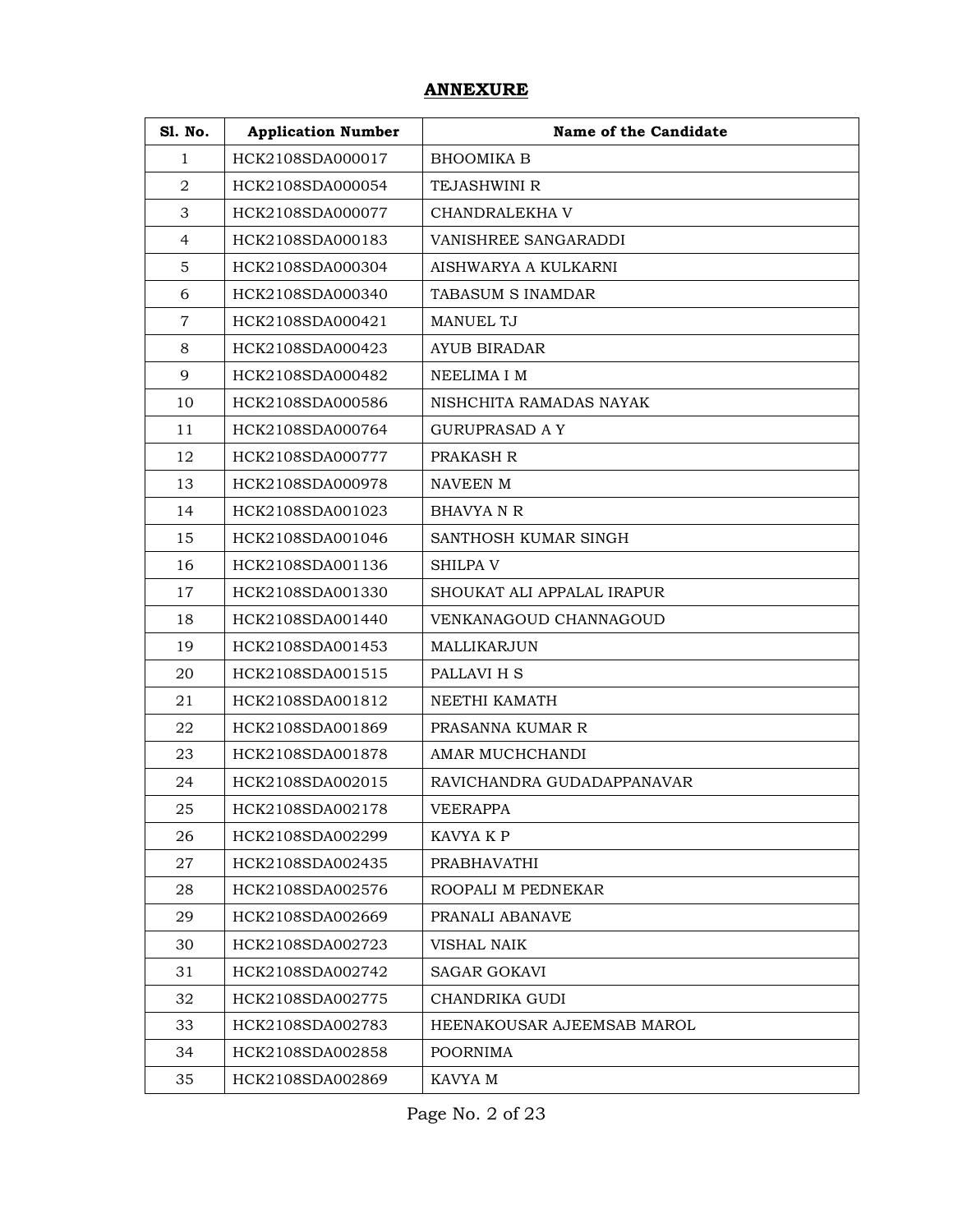| <b>S1. No.</b> | <b>Application Number</b> | Name of the Candidate     |
|----------------|---------------------------|---------------------------|
| 36             | HCK2108SDA002888          | SHANTINATH BADABADE       |
| 37             | HCK2108SDA003083          | <b>SRINIVASA K P</b>      |
| 38             | HCK2108SDA003211          | NAGARAJ                   |
| 39             | HCK2108SDA003267          | <b>SANDEEP S</b>          |
| 40             | HCK2108SDA003500          | RAMYA A                   |
| 41             | HCK2108SDA003656          | <b>VARSHAN</b>            |
| 42             | HCK2108SDA003695          | <b>ASHVINI I S</b>        |
| 43             | HCK2108SDA003849          | <b>SHIVAKUMAR M PUJAR</b> |
| 44             | HCK2108SDA003873          | <b>BOMMEGOWDA DP</b>      |
| 45             | HCK2108SDA004084          | KEERTHI P L               |
| 46             | HCK2108SDA004196          | <b>GANGA SHILAVANT</b>    |
| 47             | HCK2108SDA004227          | <b>VISHWANATH</b>         |
| 48             | HCK2108SDA004287          | CHIDANANDA MALAGI         |
| 49             | HCK2108SDA004443          | RAJESHWARI WAGMADI        |
| 50             | HCK2108SDA004451          | <b>SANTOSH NAIKAR</b>     |
| 51             | HCK2108SDA004536          | SHRIDEVI Y POOJERI        |
| 52             | HCK2108SDA004564          | BASAVARAJ MUTNAL          |
| 53             | HCK2108SDA004865          | <b>SHRUTI</b>             |
| 54             | HCK2108SDA004926          | PRIYANKA ANTHONY          |
| 55             | HCK2108SDA004935          | SOUNDARYA ALAGUR          |
| 56             | HCK2108SDA004981          | NISCHITHA R               |
| 57             | HCK2108SDA005080          | JYOTI KUMTAKAR            |
| 58             | HCK2108SDA005324          | PREETHI V ASUNDI          |
| 59             | HCK2108SDA005674          | SABHA                     |
| 60             | HCK2108SDA005675          | LAKSHMI GANAPATI BHAT     |
| 61             | HCK2108SDA005727          | SHIVALEELA HONAKERI       |
| 62             | HCK2108SDA005822          | PREMCHANDRA M R           |
| 63             | HCK2108SDA005845          | ANITA                     |
| 64             | HCK2108SDA005926          | MANJUNATH TIGADI          |
| 65             | HCK2108SDA005995          | <b>RASHMITHA R</b>        |
| 66             | HCK2108SDA006019          | <b>AKSHATA V BANDI</b>    |
| 67             | HCK2108SDA006136          | <b>SHALINI Y</b>          |
| 68             | HCK2108SDA006380          | RAJARAJESHWARI PUJARI     |
| 69             | HCK2108SDA006438          | ASHWINI C                 |
| 70             | HCK2108SDA006447          | DIVYA A S                 |
| 71             | HCK2108SDA006524          | MAHESH G MATHAD           |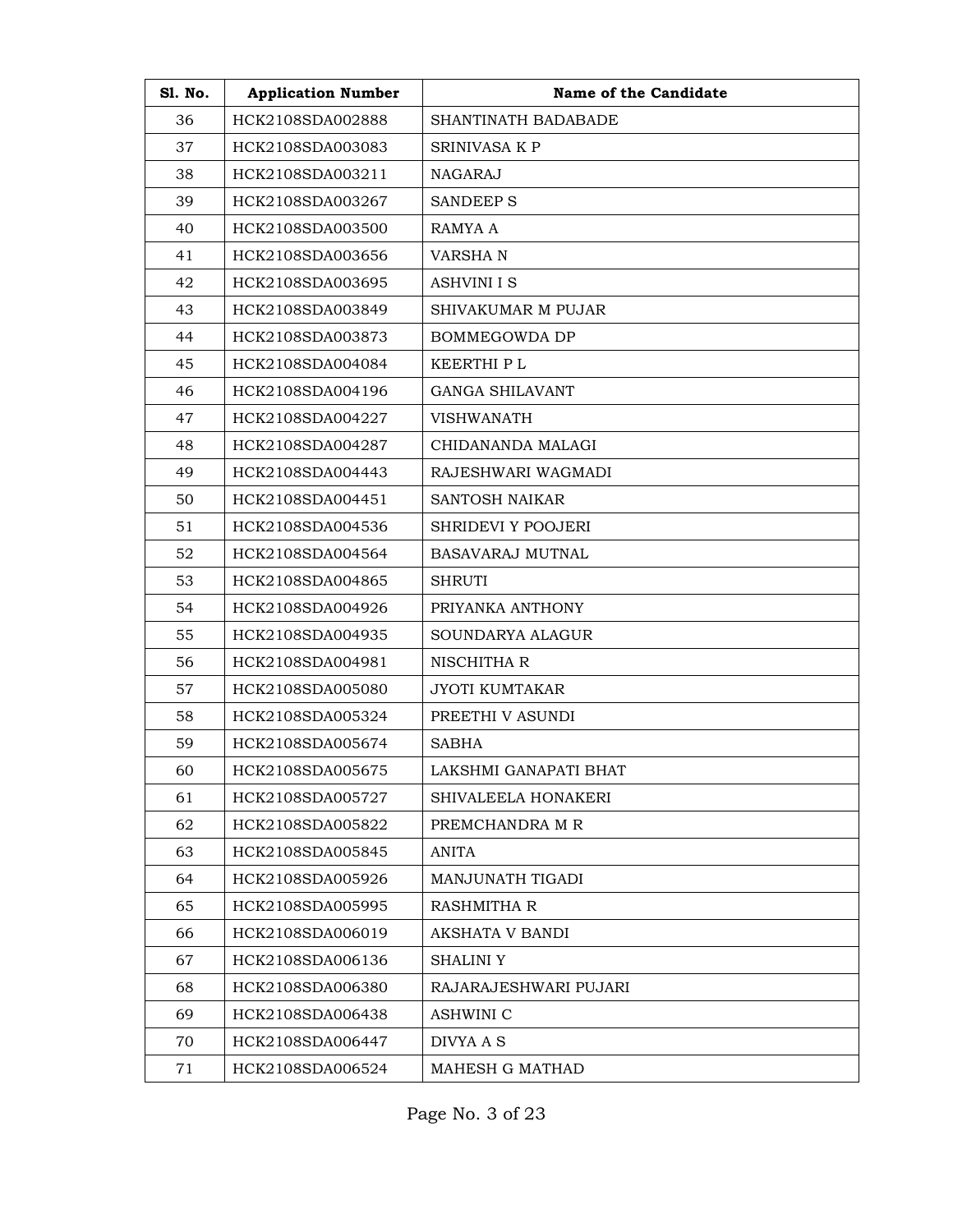| <b>S1. No.</b> | <b>Application Number</b> | Name of the Candidate        |
|----------------|---------------------------|------------------------------|
| 72             | HCK2108SDA006586          | NASAREENBANU DASTAGEERSAB K  |
| 73             | HCK2108SDA006619          | BHUVANESHWARI KOUSHIDDANAVAR |
| 74             | HCK2108SDA006835          | RIYANA KAMATAGI              |
| 75             | HCK2108SDA006839          | PAVAN R SHETTY               |
| 76             | HCK2108SDA006934          | <b>KAVERI</b>                |
| 77             | HCK2108SDA006984          | KRISHNAPPA LAMANI            |
| 78             | HCK2108SDA007011          | RAYAPPA MANTAGANI            |
| 79             | HCK2108SDA007060          | SOUMYA S TARIWAL             |
| 80             | HCK2108SDA007095          | <b>ASHWINI H A</b>           |
| 81             | HCK2108SDA007124          | RATNA NAIK                   |
| 82             | HCK2108SDA007145          | <b>BHAVANA A V</b>           |
| 83             | HCK2108SDA007174          | <b>SOUMYA</b>                |
| 84             | HCK2108SDA007289          | <b>JYOTI</b>                 |
| 85             | HCK2108SDA007315          | DADAPEER M                   |
| 86             | HCK2108SDA007317          | <b>MEGHAS</b>                |
| 87             | HCK2108SDA007328          | <b>BHAGYASHREE HAVALDAR</b>  |
| 88             | HCK2108SDA007412          | MALLAPPA BASAPPA PUJERI      |
| 89             | HCK2108SDA007423          | <b>RAMYA S</b>               |
| 90             | HCK2108SDA007425          | PRATIBHA JAMBAGI             |
| 91             | HCK2108SDA007533          | <b>CHAITHRA A S</b>          |
| 92             | HCK2108SDA007556          | VEENASHREE KHAPARE           |
| 93             | HCK2108SDA007796          | ANNAPURNA DALAVAYI           |
| 94             | HCK2108SDA007923          | <b>MALATESH JADAR</b>        |
| 95             | HCK2108SDA008062          | SHILPA RUDRANNAVAR           |
| 96             | HCK2108SDA008134          | GAYATRI                      |
| 97             | HCK2108SDA008443          | SHRUTHI M G                  |
| 98             | HCK2108SDA008515          | NAGARAJ KUMBAR               |
| 99             | HCK2108SDA008558          | GAREEBASAHEB TAHASHILADAR    |
| 100            | HCK2108SDA008685          | <b>BIBIJAN NADAF</b>         |
| 101            | HCK2108SDA008765          | SHRUTHI B M                  |
| 102            | HCK2108SDA008828          | NIJAGUNASWAMY K C            |
| 103            | HCK2108SDA008834          | D ASHWINI                    |
| 104            | HCK2108SDA008934          | RASIKA R INGALE              |
| 105            | HCK2108SDA008964          | TASLIM SHAIKH                |
| 106            | HCK2108SDA008969          | <b>SUPRIYAKS</b>             |
| 107            | HCK2108SDA008995          | MAHADEVI JALIHAL             |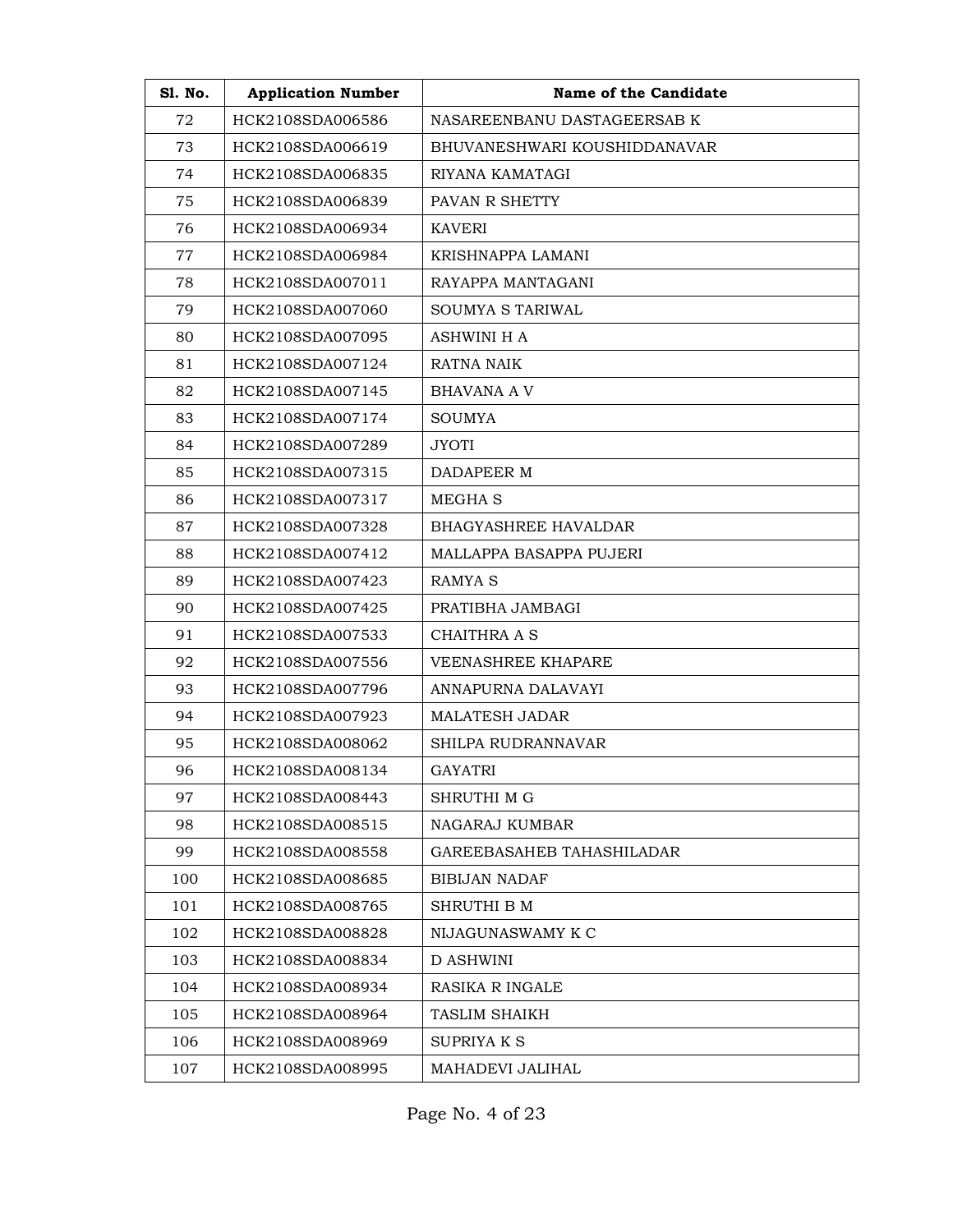| <b>S1. No.</b> | <b>Application Number</b> | Name of the Candidate           |
|----------------|---------------------------|---------------------------------|
| 108            | HCK2108SDA009198          | SIDDALINGAIAH H                 |
| 109            | HCK2108SDA009242          | RAJANI SHIRAHATTI               |
| 110            | HCK2108SDA009271          | PRAVEENA K S                    |
| 111            | HCK2108SDA009460          | MEGHASHREE R D                  |
| 112            | HCK2108SDA009537          | RAHUL RAMESH CHAVAN             |
| 113            | HCK2108SDA009549          | RAVI S                          |
| 114            | HCK2108SDA009631          | DEEPIKA M RAIKAR                |
| 115            | HCK2108SDA009677          | SOUJANYA R VAJJARAMATTI         |
| 116            | HCK2108SDA009720          | SAMEENA URF SEEMA NADAF         |
| 117            | HCK2108SDA009722          | SHYLAJA K M                     |
| 118            | HCK2108SDA009746          | MADEENA BAGAWAN                 |
| 119            | HCK2108SDA010000          | <b>BHAVANI</b>                  |
| 120            | HCK2108SDA010047          | <b>SUNITA</b>                   |
| 121            | HCK2108SDA010367          | <b>SUMAN DEVAKAT</b>            |
| 122            | HCK2108SDA010405          | RAMESH BAGADI                   |
| 123            | HCK2108SDA010468          | HARSHITHA U                     |
| 124            | HCK2108SDA010749          | <b>NALINAKSHI</b>               |
| 125            | HCK2108SDA010818          | SHAHEEN NAZIR MOMIN             |
| 126            | HCK2108SDA010879          | PRIYANKA JEGARAKAL              |
| 127            | HCK2108SDA010938          | SHRIDHAR P M                    |
| 128            | HCK2108SDA010953          | RAKSHA R SHETTY                 |
| 129            | HCK2108SDA010971          | PARASHARAM SHRIMANT AIWALE      |
| 130            | HCK2108SDA011080          | SUSHMA T K                      |
| 131            | HCK2108SDA011118          | BASAVARAJ                       |
| 132            | HCK2108SDA011176          | AMBARISH MAREDDY                |
| 133            | HCK2108SDA011189          | HARISH K C                      |
| 134            | HCK2108SDA011233          | VIDHYASHREE SADASIV HUNNUR      |
| 135            | HCK2108SDA011238          | VARSHITHA B                     |
| 136            | HCK2108SDA011339          | AISHWARYA GAVISIDDAYYA GAVIMATH |
| 137            | HCK2108SDA011376          | DEEPIKA                         |
| 138            | HCK2108SDA011382          | SNEHA B KELAGERI                |
| 139            | HCK2108SDA011386          | MABUBALI KATARAKI               |
| 140            | HCK2108SDA011428          | <b>SHWETA PUJERI</b>            |
| 141            | HCK2108SDA011535          | SWATHI S DHARWAD                |
| 142            | HCK2108SDA011601          | BOURAMMA HANGARAGI              |
| 143            | HCK2108SDA011747          | SOMANATHA HARTI                 |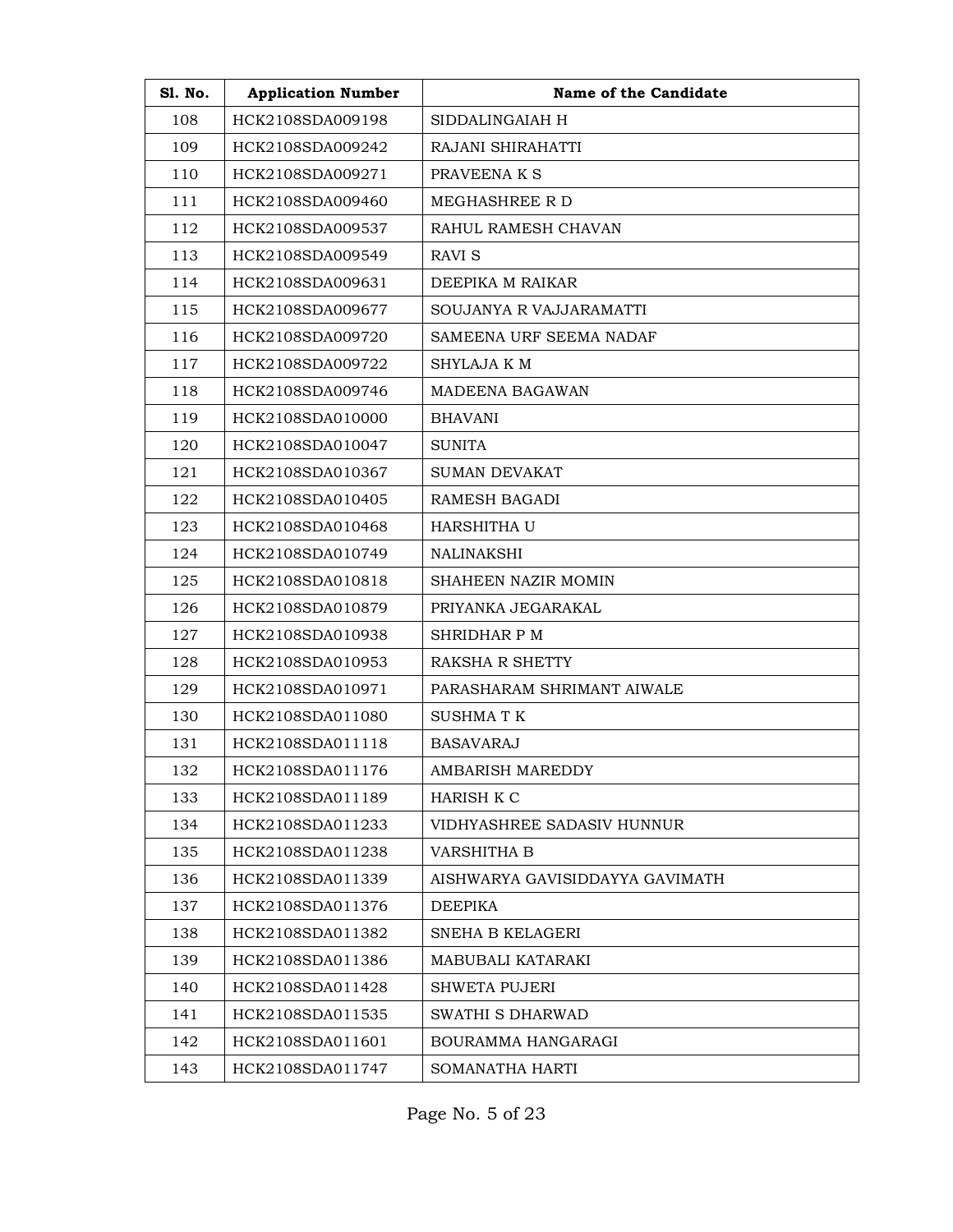| <b>S1. No.</b> | <b>Application Number</b> | Name of the Candidate              |
|----------------|---------------------------|------------------------------------|
| 144            | HCK2108SDA011760          | YALLAMMA ITAGI                     |
| 145            | HCK2108SDA011863          | SAVANI K GURAV                     |
| 146            | HCK2108SDA012395          | RANJITHA S                         |
| 147            | HCK2108SDA012445          | MONISHA N                          |
| 148            | HCK2108SDA012533          | <b>KAVITHA</b>                     |
| 149            | HCK2108SDA012611          | MANJULA UPPALADINNI                |
| 150            | HCK2108SDA012619          | <b>SANTOSHKUMAR</b>                |
| 151            | HCK2108SDA012660          | RASHMI H L                         |
| 152            | HCK2108SDA012667          | CHANNAMMA                          |
| 153            | HCK2108SDA012853          | LAXMIBAI KENCHAPPA HANABAR         |
| 154            | HCK2108SDA012902          | GEETA A CHIKKAMANI                 |
| 155            | HCK2108SDA013097          | RAMESH N                           |
| 156            | HCK2108SDA013147          | RUDRAYYA VIRUPAKSHAYYA SASI        |
| 157            | HCK2108SDA013248          | RAMAJANABI NADAF                   |
| 158            | HCK2108SDA013384          | KAVYA                              |
| 159            | HCK2108SDA013389          | PRIYANKA I KUSANALE                |
| 160            | HCK2108SDA013436          | JAYASHREE ANAND CHANDUKAR          |
| 161            | HCK2108SDA013451          | NITHIN JAGADISH                    |
| 162            | HCK2108SDA013477          | CHANDANA K S                       |
| 163            | HCK2108SDA013588          | SNEHA G KULKARNI                   |
| 164            | HCK2108SDA013622          | SAMHITHA L                         |
| 165            | HCK2108SDA013625          | K P SHAMANTH                       |
| 166            | HCK2108SDA013780          | KARTHIK G S                        |
| 167            | HCK2108SDA013807          | <b>SAHANA R</b>                    |
| 168            | HCK2108SDA013880          | MAHESHAGOUDA BASNAGOUDA HONNIGANUR |
| 169            | HCK2108SDA013888          | SURENDRA JANGA HALLER              |
| 170            | HCK2108SDA013889          | JAYASHREE                          |
| 171            | HCK2108SDA013962          | NEELAMMA                           |
| 172            | HCK2108SDA013991          | BHUVANESHWARI BAGALI               |
| 173            | HCK2108SDA014267          | VARSHA K                           |
| 174            | HCK2108SDA014271          | VIDYASHREE PARAPPA KUMBAR          |
| 175            | HCK2108SDA014392          | DIVYA S                            |
| 176            | HCK2108SDA014427          | <b>GURUSIDDA KHILARE</b>           |
| 177            | HCK2108SDA014461          | TALAVARA SARASWATHI                |
| 178            | HCK2108SDA014476          | HARSHITHA S                        |
| 179            | HCK2108SDA014553          | LIKHITHA M                         |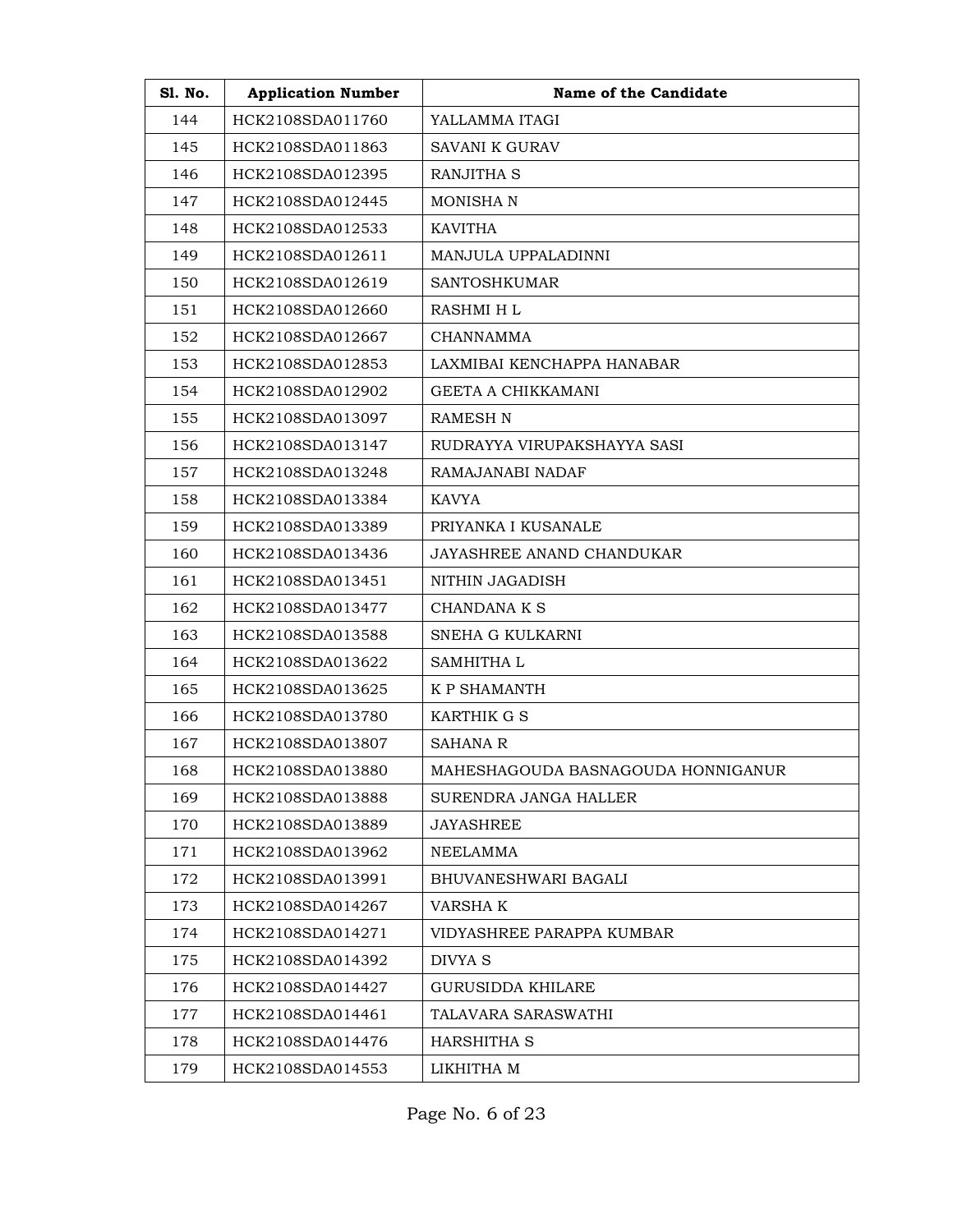| <b>S1. No.</b> | <b>Application Number</b> | Name of the Candidate           |
|----------------|---------------------------|---------------------------------|
| 180            | HCK2108SDA014694          | <b>SANTOSH</b>                  |
| 181            | HCK2108SDA014751          | KAVANA A                        |
| 182            | HCK2108SDA014837          | <b>HANUMESHA</b>                |
| 183            | HCK2108SDA014844          | NIRMALA                         |
| 184            | HCK2108SDA014881          | REKHA M MELINAMANE              |
| 185            | HCK2108SDA014985          | <b>INDRAVVA S DASAR</b>         |
| 186            | HCK2108SDA015170          | ASHA K P                        |
| 187            | HCK2108SDA015278          | PALLAVI MARUTI NAIK             |
| 188            | HCK2108SDA015414          | <b>SUJATA B HOLKAR</b>          |
| 189            | HCK2108SDA015494          | KENCHAVVA S ROGANNAVAR          |
| 190            | HCK2108SDA015565          | SAVITRAMMA G                    |
| 191            | HCK2108SDA015585          | RAJALAKSHMI VENKATESHA DEVADIGA |
| 192            | HCK2108SDA015649          | <b>SUSHEELA R</b>               |
| 193            | HCK2108SDA015766          | <b>JYOTI ILAGER</b>             |
| 194            | HCK2108SDA015776          | K SAYOJITA                      |
| 195            | HCK2108SDA015849          | KAVERI D NAIK                   |
| 196            | HCK2108SDA016263          | ANIL KUMAR K                    |
| 197            | HCK2108SDA016285          | <b>AMIT BISE</b>                |
| 198            | HCK2108SDA016320          | PRABHUDEV K                     |
| 199            | HCK2108SDA016448          | <b>KEERTHANA N S</b>            |
| 200            | HCK2108SDA016561          | <b>REKHA</b>                    |
| 201            | HCK2108SDA016886          | <b>ASHWINI A KATI</b>           |
| 202            | HCK2108SDA016896          | SAMPADA MAREGUDDIKAR            |
| 203            | HCK2108SDA016925          | SWATHI B G                      |
| 204            | HCK2108SDA016927          | ASHA SHIVANAND MALAKAPPANAVAR   |
| 205            | HCK2108SDA016941          | SWATHI M S                      |
| 206            | HCK2108SDA016958          | SANAM <sub>S</sub>              |
| 207            | HCK2108SDA016968          | GANGAMMA VEERANAGOUDA PATIL     |
| 208            | HCK2108SDA016999          | SHILPA A J                      |
| 209            | HCK2108SDA017185          | APSARA                          |
| 210            | HCK2108SDA017261          | LAXMI                           |
| 211            | HCK2108SDA017343          | <b>SUNIL</b>                    |
| 212            | HCK2108SDA017353          | <b>SUNANDA R HADAPAD</b>        |
| 213            | HCK2108SDA017416          | UMMESALMA TAHSILDAR             |
| 214            | HCK2108SDA017453          | RUCHITHA N                      |
| 215            | HCK2108SDA017494          | PRATIBHA K                      |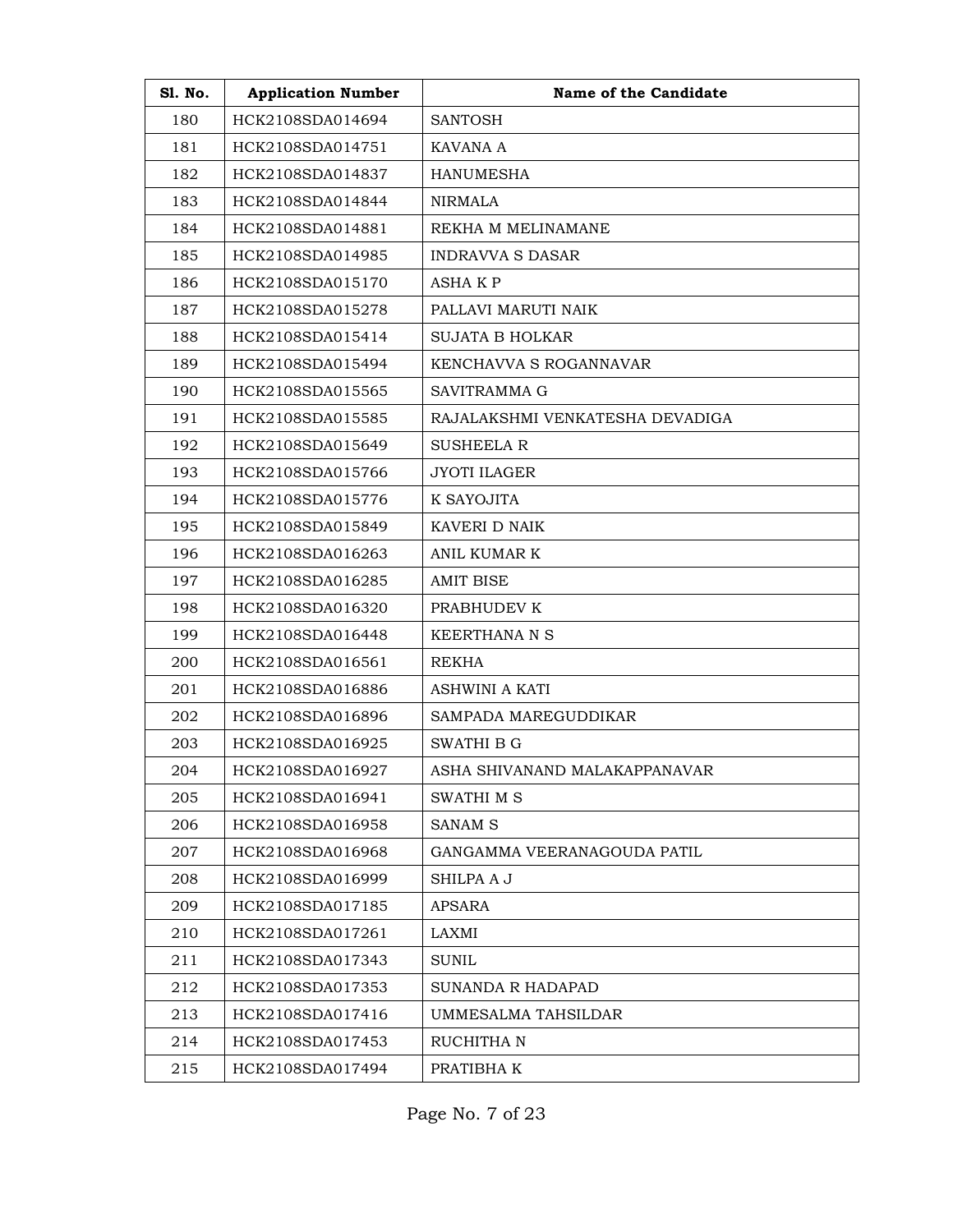| <b>S1. No.</b> | <b>Application Number</b> | Name of the Candidate         |
|----------------|---------------------------|-------------------------------|
| 216            | HCK2108SDA017513          | MANJUNATH L RATHOD            |
| 217            | HCK2108SDA017528          | TEJASWINI B YAJI              |
| 218            | HCK2108SDA017650          | MUSKAN SAYEDHUSAIN ATTAR      |
| 219            | HCK2108SDA017926          | VIDYASHREE BALIGAR            |
| 220            | HCK2108SDA017931          | <b>AMARESH</b>                |
| 221            | HCK2108SDA017958          | <b>SUDHA</b>                  |
| 222            | HCK2108SDA017999          | SHUBHASHREE SHRIKANT KODARKAR |
| 223            | HCK2108SDA018020          | HEENAKOUSAR M HUNASHIMARAD    |
| 224            | HCK2108SDA018303          | <b>SHIFA</b>                  |
| 225            | HCK2108SDA018326          | RENU SANGAPPA KONADE          |
| 226            | HCK2108SDA018342          | <b>SAGAR DEVMANE</b>          |
| 227            | HCK2108SDA018364          | VINUTA GURUDAS NAIK           |
| 228            | HCK2108SDA018378          | <b>JAGATH S J</b>             |
| 229            | HCK2108SDA018441          | POOJA TOTAGI                  |
| 230            | HCK2108SDA018454          | <b>SHASHIKALA P</b>           |
| 231            | HCK2108SDA018544          | <b>DEEPAK BHANUSE</b>         |
| 232            | HCK2108SDA018575          | DIVYA NARAYANA NAIK           |
| 233            | HCK2108SDA018621          | DATTU MASTEHOLI               |
| 234            | HCK2108SDA018623          | ANITA GADED                   |
| 235            | HCK2108SDA018676          | <b>MAMATHA S</b>              |
| 236            | HCK2108SDA018834          | SHOBHITHA S                   |
| 237            | HCK2108SDA018843          | <b>MADHURI GAVALI</b>         |
| 238            | HCK2108SDA018892          | SARIKA K S                    |
| 239            | HCK2108SDA018958          | KAVYA Y                       |
| 240            | HCK2108SDA018961          | ARPITA KOKATI                 |
| 241            | HCK2108SDA019003          | SWATI NAGAPPA KERIYAMMADEVAR  |
| 242            | HCK2108SDA019104          | <b>SHAMBHAVI</b>              |
| 243            | HCK2108SDA019120          | LAKSHMI PRIYA J               |
| 244            | HCK2108SDA019124          | <b>SUKESH KT</b>              |
| 245            | HCK2108SDA019148          | <b>CHINNAMMA</b>              |
| 246            | HCK2108SDA019234          | <b>SHARANAMMA</b>             |
| 247            | HCK2108SDA019251          | DIVAKARA MJ                   |
| 248            | HCK2108SDA019327          | POOJA KUDARI                  |
| 249            | HCK2108SDA019381          | ASHA                          |
| 250            | HCK2108SDA019411          | ASHWINI S R                   |
| 251            | HCK2108SDA019451          | SANGEETA BASAGOUDANAVAR       |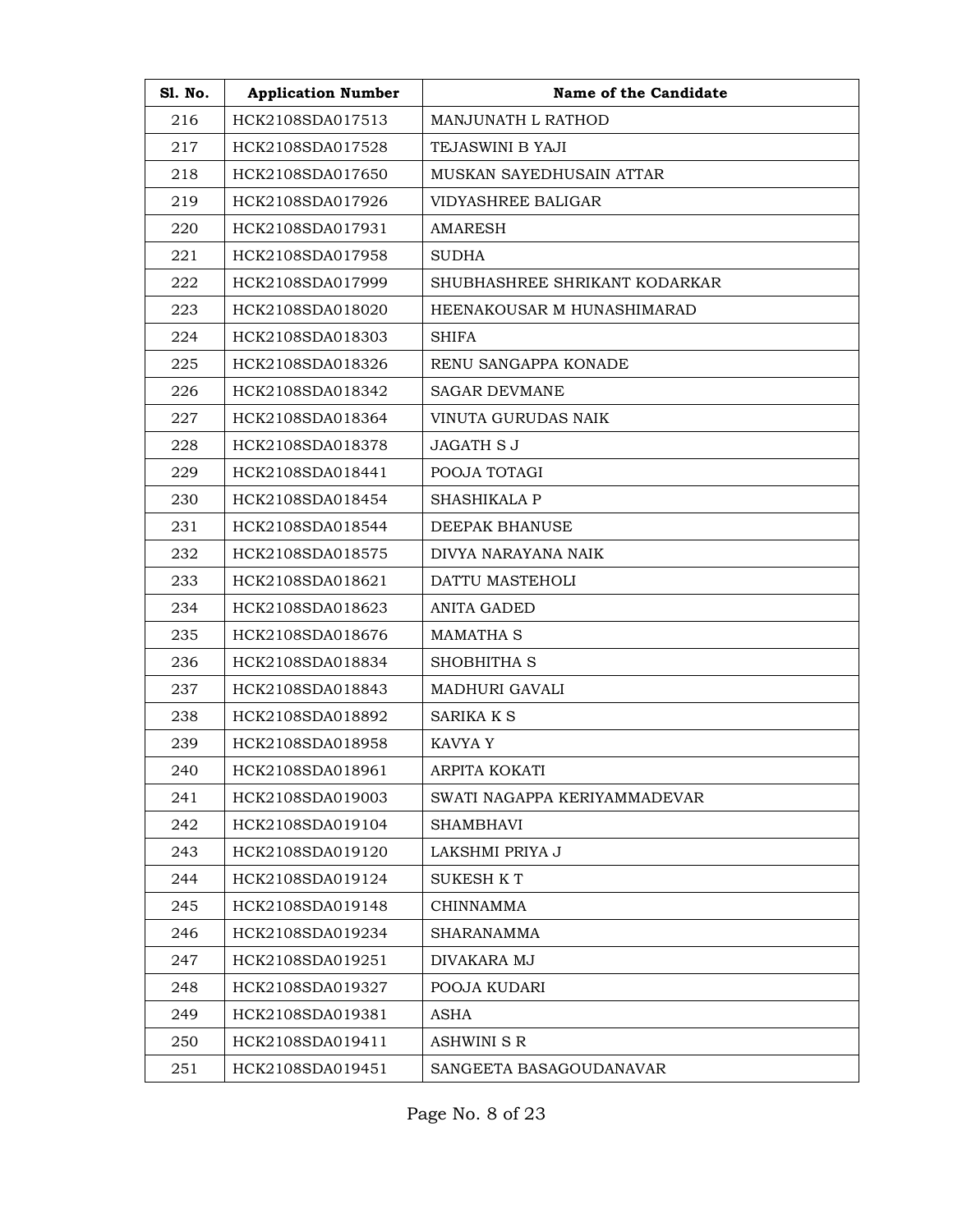| S1. No. | <b>Application Number</b> | Name of the Candidate         |
|---------|---------------------------|-------------------------------|
| 252     | HCK2108SDA019456          | <b>NITYANAND</b>              |
| 253     | HCK2108SDA019549          | TEJASWINI GOWDA               |
| 254     | HCK2108SDA019588          | <b>MANJUNATHA RV</b>          |
| 255     | HCK2108SDA019605          | PREKSHA SHETTY                |
| 256     | HCK2108SDA019690          | <b>ISHWARI</b>                |
| 257     | HCK2108SDA019837          | SHAMBHAVI H C                 |
| 258     | HCK2108SDA019844          | PRAJNA ACHARYA M              |
| 259     | HCK2108SDA019928          | <b>MALLESH MARYAI</b>         |
| 260     | HCK2108SDA020085          | DEEPA YALLAPPA KANAKANNANAVAR |
| 261     | HCK2108SDA020127          | APPASAHEB SHELAR              |
| 262     | HCK2108SDA020169          | PRAKASH R MADIWALAR           |
| 263     | HCK2108SDA020187          | SHWETHA V P                   |
| 264     | HCK2108SDA020278          | <b>BHAVANAKUMARI N</b>        |
| 265     | HCK2108SDA020383          | <b>SHRIDURGA</b>              |
| 266     | HCK2108SDA020420          | <b>DIVYA MARUTI ADVANI</b>    |
| 267     | HCK2108SDA020433          | LAXMI ATHARGA                 |
| 268     | HCK2108SDA020500          | OMKARASWAMY S                 |
| 269     | HCK2108SDA020596          | DIVYASHREE C                  |
| 270     | HCK2108SDA020607          | RANJITHA K                    |
| 271     | HCK2108SDA020684          | <b>KAVYA R</b>                |
| 272     | HCK2108SDA020802          | ALIYA ANJUM                   |
| 273     | HCK2108SDA020843          | <b>VASANT TONAPE</b>          |
| 274     | HCK2108SDA020849          | POOJA SL                      |
| 275     | HCK2108SDA020898          | HARSHITHA G                   |
| 276     | HCK2108SDA020956          | SUMAYYA K                     |
| 277     | HCK2108SDA021223          | NIKSHITA S                    |
| 278     | HCK2108SDA021254          | SARASWATHI G                  |
| 279     | HCK2108SDA021287          | <b>BEERAPPA KURI</b>          |
| 280     | HCK2108SDA021291          | RUDRAVVA IRAPPA PATHANI       |
| 281     | HCK2108SDA021312          | SHILPA ATTIKOLLA              |
| 282     | HCK2108SDA021416          | RAMYA C                       |
| 283     | HCK2108SDA021431          | <b>SANGEETA BILKERUR</b>      |
| 284     | HCK2108SDA021446          | ASHWINI K                     |
| 285     | HCK2108SDA021475          | <b>BHAVANIKUMAR</b>           |
| 286     | HCK2108SDA021490          | CHANDANAKUMARI AN             |
| 287     | HCK2108SDA021594          | PALLAVI N                     |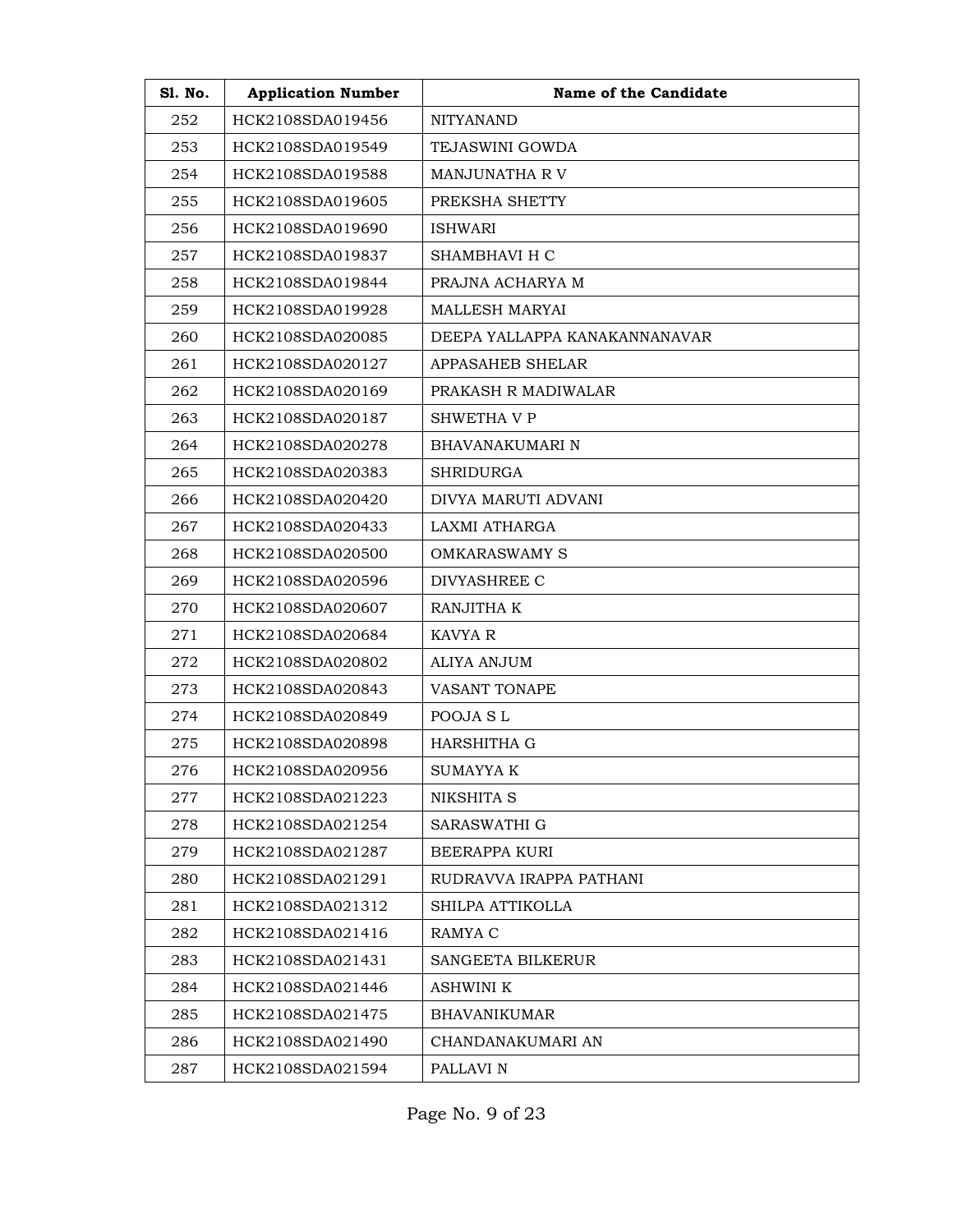| S1. No. | <b>Application Number</b> | Name of the Candidate         |
|---------|---------------------------|-------------------------------|
| 288     | HCK2108SDA021762          | PRIYANKA N NARENDRA           |
| 289     | HCK2108SDA021860          | ROOPA M                       |
| 290     | HCK2108SDA021989          | <b>MEGHANA BAI</b>            |
| 291     | HCK2108SDA021991          | RESHMA CHANDRASHEKHAR KATI    |
| 292     | HCK2108SDA022028          | <b>ASHWINI B GAJARE</b>       |
| 293     | HCK2108SDA022211          | <b>SURANAIK</b>               |
| 294     | HCK2108SDA022284          | PRAPULLA S                    |
| 295     | HCK2108SDA022391          | RAMYA SHREE KN                |
| 296     | HCK2108SDA022608          | SOWNDARYA N                   |
| 297     | HCK2108SDA022631          | <b>JASMINE A BIJAPUR</b>      |
| 298     | HCK2108SDA022834          | OMKAR C                       |
| 299     | HCK2108SDA022835          | MAHAVEER CHOUGALA             |
| 300     | HCK2108SDA022887          | SAKKUBAI TEGGI                |
| 301     | HCK2108SDA022891          | <b>JAYASHREE BADDIKURI</b>    |
| 302     | HCK2108SDA022946          | LAYASHREE G S                 |
| 303     | HCK2108SDA022958          | <b>AISHWARYA P</b>            |
| 304     | HCK2108SDA023269          | KAVYA H L                     |
| 305     | HCK2108SDA023308          | DEEPA C L                     |
| 306     | HCK2108SDA023340          | MADHUMATI MANJUNATHA MADIVALA |
| 307     | HCK2108SDA023356          | ANJUM KASHIMSAB NADAF         |
| 308     | HCK2108SDA023376          | SHARATH                       |
| 309     | HCK2108SDA023604          | VEENA VINOD KURDEKAR          |
| 310     | HCK2108SDA023615          | <b>SHIVAKUMAR</b>             |
| 311     | HCK2108SDA023622          | ASHWINI BASAVARJ HULLUR       |
| 312     | HCK2108SDA024088          | MEGHANA A N                   |
| 313     | HCK2108SDA024131          | <b>ANNAPURNA G</b>            |
| 314     | HCK2108SDA024183          | MALLIKARJUN KOTTAL            |
| 315     | HCK2108SDA024300          | M V PRAJNA                    |
| 316     | HCK2108SDA024441          | VASANT LAMANI                 |
| 317     | HCK2108SDA024477          | BHARAMESH BALAPPA MADAR       |
| 318     | HCK2108SDA024549          | RAJADITHYA S                  |
| 319     | HCK2108SDA024565          | SALAUDDIN A JAMKHANDI         |
| 320     | HCK2108SDA024608          | NANDITHA B M                  |
| 321     | HCK2108SDA024651          | S BHARGAVI                    |
| 322     | HCK2108SDA024654          | SHWETA MANJUNATH GADAGAKAR    |
| 323     | HCK2108SDA024704          | AMRUTA MUDAGOUDAR             |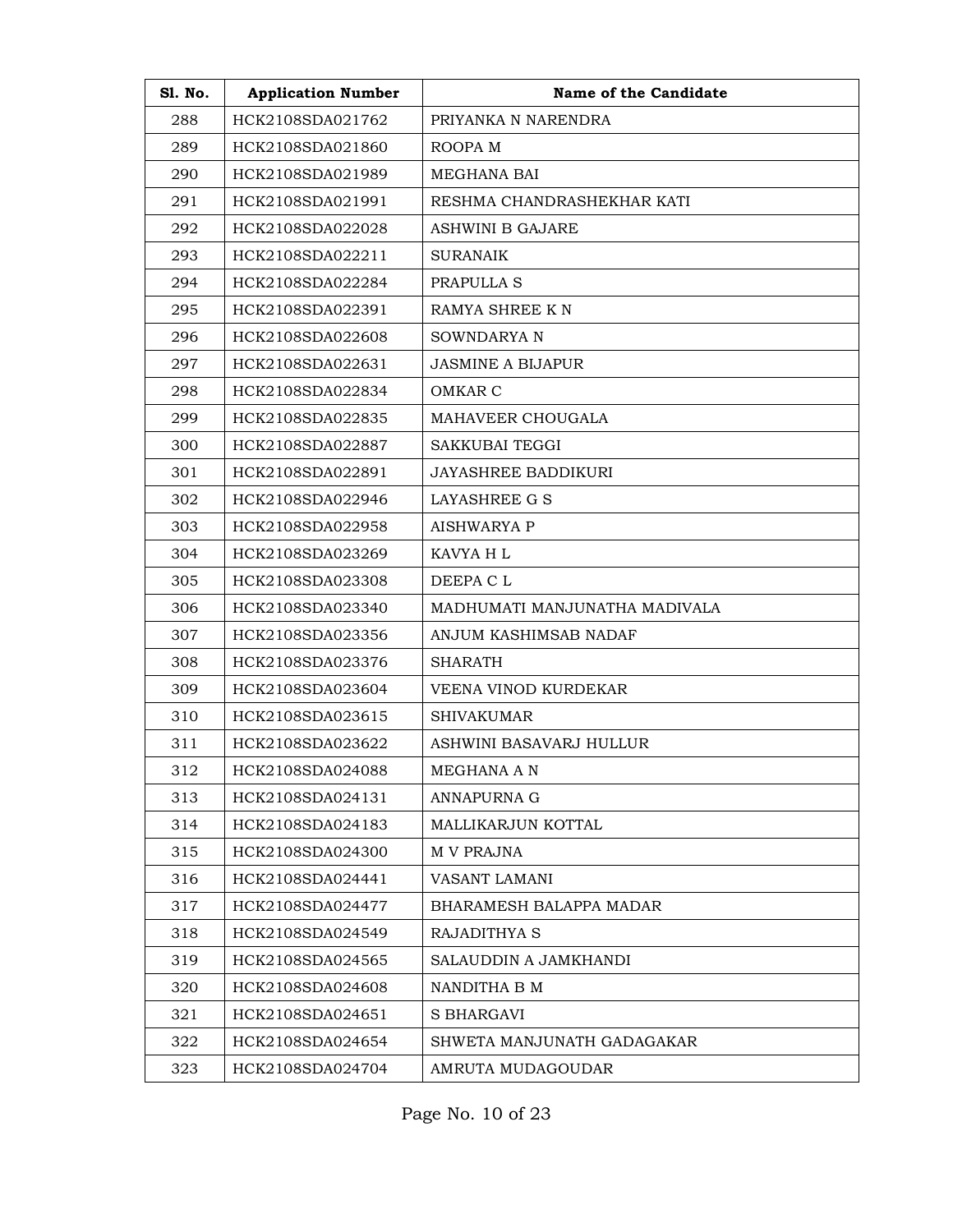| <b>Sl. No.</b> | <b>Application Number</b> | Name of the Candidate    |
|----------------|---------------------------|--------------------------|
| 324            | HCK2108SDA024823          | PAVAN BARADDI            |
| 325            | HCK2108SDA024921          | SACHIN NIMBALAKAR        |
| 326            | HCK2108SDA024962          | RAMAPPA CHAVVAN          |
| 327            | HCK2108SDA024969          | POOJA GOUDA              |
| 328            | HCK2108SDA025059          | <b>GAIBUSAB RAJAPALE</b> |
| 329            | HCK2108SDA025153          | SHILPA T S               |
| 330            | HCK2108SDA025240          | <b>MANJULA PATIL</b>     |
| 331            | HCK2108SDA025286          | <b>BHANUSHREE B M</b>    |
| 332            | HCK2108SDA025417          | BHAVYA                   |
| 333            | HCK2108SDA025530          | <b>JYOTI KUMBAR</b>      |
| 334            | HCK2108SDA025679          | <b>BUDDAPPA</b>          |
| 335            | HCK2108SDA025709          | NIKHITA S PUJAR          |
| 336            | HCK2108SDA025854          | TALAT SOUDAGAR           |
| 337            | HCK2108SDA025917          | ANNAPOORNA ROTTI         |
| 338            | HCK2108SDA026041          | RAGHAVENDRA PATTAR       |
| 339            | HCK2108SDA026092          | <b>SABA MULLA</b>        |
| 340            | HCK2108SDA026145          | CHOWDESHWARI T           |
| 341            | HCK2108SDA026181          | <b>ASHWINI BHOSALE</b>   |
| 342            | HCK2108SDA026345          | SWAPNA SINGH             |
| 343            | HCK2108SDA026346          | <b>MALLESH</b>           |
| 344            | HCK2108SDA026401          | <b>JAYALAKSHMI B</b>     |
| 345            | HCK2108SDA026512          | YASHWANTH C R            |
| 346            | HCK2108SDA026556          | <b>NEHA</b>              |
| 347            | HCK2108SDA026561          | <b>SANDHYA R</b>         |
| 348            | HCK2108SDA026639          | THRPTHI                  |
| 349            | HCK2108SDA026666          | APOORVA T C              |
| 350            | HCK2108SDA026668          | RUDRA PRASAD J           |
| 351            | HCK2108SDA026796          | SHILPA L                 |
| 352            | HCK2108SDA026947          | BINDU J                  |
| 353            | HCK2108SDA026981          | CHITHRA K C              |
| 354            | HCK2108SDA027022          | <b>BINDUSHREE R</b>      |
| 355            | HCK2108SDA027103          | ERANNA SHIVALINGAPPA     |
| 356            | HCK2108SDA027205          | MALLIKARJUN GODI         |
| 357            | HCK2108SDA027379          | AMALA JAYASHEELA         |
| 358            | HCK2108SDA027392          | VANISHRI HEBBAL          |
| 359            | HCK2108SDA027422          | PRIYANKA DADUGOL         |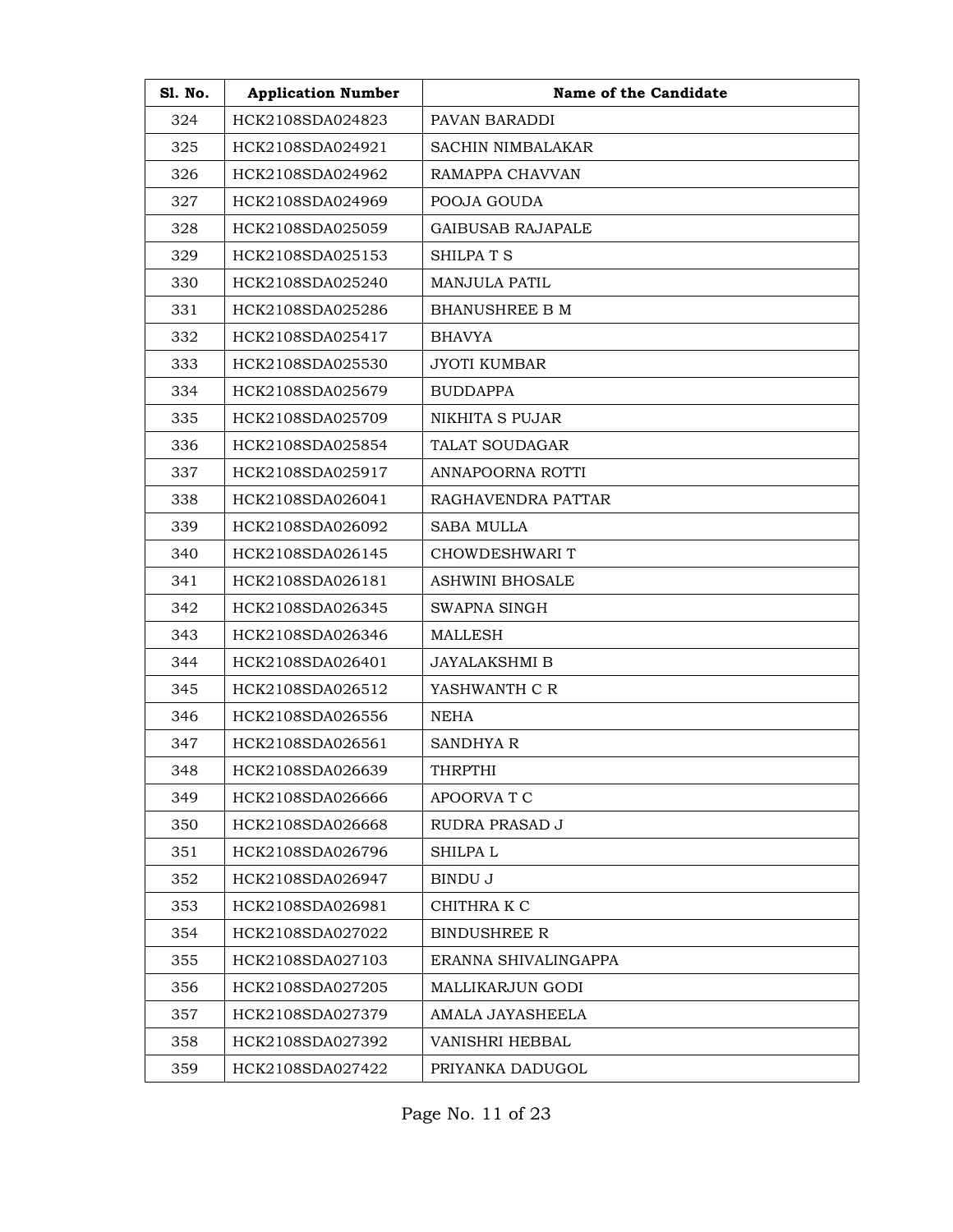| <b>S1. No.</b> | <b>Application Number</b> | Name of the Candidate     |
|----------------|---------------------------|---------------------------|
| 360            | HCK2108SDA027431          | <b>RASHMI TURMARI</b>     |
| 361            | HCK2108SDA027475          | AISHWARYA B HEGDE         |
| 362            | HCK2108SDA027663          | NETHRAVATHI S             |
| 363            | HCK2108SDA027720          | CHAITRA K V               |
| 364            | HCK2108SDA027806          | LAXMI BAMMANALLI          |
| 365            | HCK2108SDA027815          | PRATHIMA S                |
| 366            | HCK2108SDA027824          | <b>VEENA B S</b>          |
| 367            | HCK2108SDA027859          | SUVARNA M SINDHOOR        |
| 368            | HCK2108SDA027936          | SAHANA SURESH             |
| 369            | HCK2108SDA027953          | SHILPA D P                |
| 370            | HCK2108SDA027971          | <b>VARSHA S</b>           |
| 371            | HCK2108SDA027983          | KEERTI SIDDESHWAR KODOLLI |
| 372            | HCK2108SDA028061          | <b>SRIKANT</b>            |
| 373            | HCK2108SDA028183          | <b>VISHAL</b>             |
| 374            | HCK2108SDA028313          | VEERABHADRA YARANAL       |
| 375            | HCK2108SDA028317          | JYOTHI M                  |
| 376            | HCK2108SDA028411          | <b>SHUBASHREE S</b>       |
| 377            | HCK2108SDA028435          | VIVEK C P                 |
| 378            | HCK2108SDA028521          | RANJITHA K S              |
| 379            | HCK2108SDA028522          | NEHA V TELAGAR            |
| 380            | HCK2108SDA028547          | LAVANYA MANOAHAR NAIK     |
| 381            | HCK2108SDA028634          | CHANNABASANAGOUDA PATIL   |
| 382            | HCK2108SDA028688          | VIDYASHREE KHOLAMBI       |
| 383            | HCK2108SDA028696          | PRAVEEN LOKANNA PATIL     |
| 384            | HCK2108SDA028723          | ASHWINI T R               |
| 385            | HCK2108SDA028809          | SAVITA R INAMATI          |
| 386            | HCK2108SDA028978          | ARPITHA S                 |
| 387            | HCK2108SDA029123          | TARA K N                  |
| 388            | HCK2108SDA029243          | <b>GANESH RATHOD</b>      |
| 389            | HCK2108SDA029271          | <b>NINGAPPA</b>           |
| 390            | HCK2108SDA029343          | RAKSHA M                  |
| 391            | HCK2108SDA029359          | <b>RAHEELUNNISA</b>       |
| 392            | HCK2108SDA029372          | LAXMI ASHOK BHASME        |
| 393            | HCK2108SDA029476          | ARPITHA M                 |
| 394            | HCK2108SDA029529          | <b>PRIYANKA</b>           |
| 395            | HCK2108SDA029553          | MALLAIAH M                |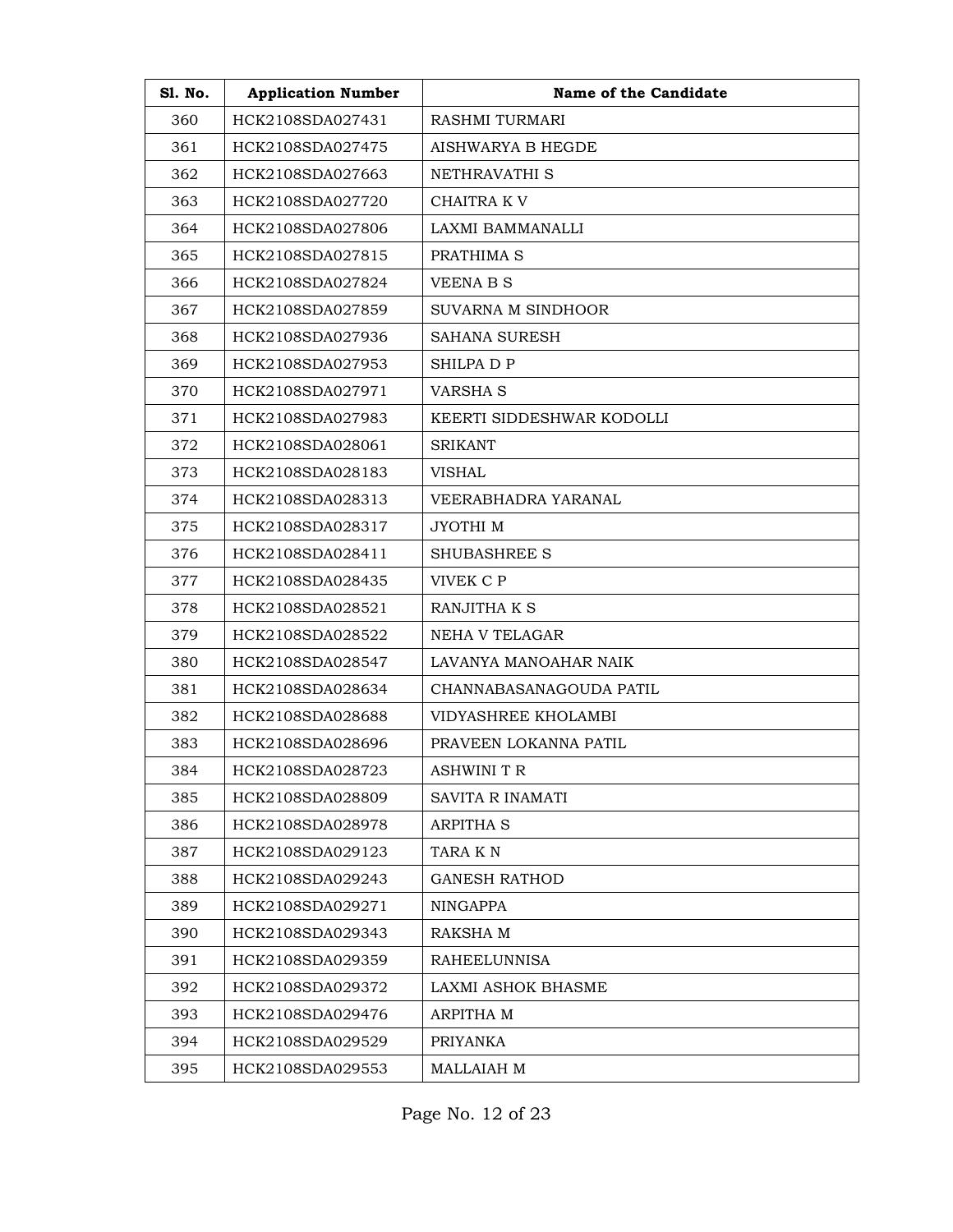| <b>S1. No.</b> | <b>Application Number</b> | Name of the Candidate      |
|----------------|---------------------------|----------------------------|
| 396            | HCK2108SDA029562          | <b>VAISHNAVI R</b>         |
| 397            | HCK2108SDA029632          | PRATIKSHA UDAY SHETTI      |
| 398            | HCK2108SDA029666          | SEEMA                      |
| 399            | HCK2108SDA029722          | <b>PRASHANT</b>            |
| 400            | HCK2108SDA029824          | <b>ARCHITHA R</b>          |
| 401            | HCK2108SDA029858          | SHABNOOR KAREEM KHAN       |
| 402            | HCK2108SDA029937          | <b>SAHANA MATUR</b>        |
| 403            | HCK2108SDA030013          | SPOORTHI SV                |
| 404            | HCK2108SDA030054          | PREETI AINAPURE            |
| 405            | HCK2108SDA030077          | SAVITRI GODIGOUDAR         |
| 406            | HCK2108SDA030142          | NANDANA YATANUR            |
| 407            | HCK2108SDA030148          | NAYANA ASHOK BANDI         |
| 408            | HCK2108SDA030293          | KIRANA RAMACHANDRA NAIK    |
| 409            | HCK2108SDA030297          | <b>INDIRA SL</b>           |
| 410            | HCK2108SDA030366          | <b>LAXMI D MADAR</b>       |
| 411            | HCK2108SDA030524          | SUPRIYA G N                |
| 412            | HCK2108SDA030599          | HITHAISHI R M              |
| 413            | HCK2108SDA030630          | RANJITHA H D               |
| 414            | HCK2108SDA030631          | NAGRATNA MEDAR             |
| 415            | HCK2108SDA030708          | ANANDA JADHAVA             |
| 416            | HCK2108SDA030714          | RAMYA M                    |
| 417            | HCK2108SDA030722          | PREETI S PATIL             |
| 418            | HCK2108SDA030767          | <b>NAMITHA R</b>           |
| 419            | HCK2108SDA030866          | KAVYA P M                  |
| 420            | HCK2108SDA030939          | BHAGYA JYOTHI              |
| 421            | HCK2108SDA031196          | SUSHMITHA R                |
| 422            | HCK2108SDA031209          | GIRIJA MAGADI              |
| 423            | HCK2108SDA031273          | BHEEMARAY BHAVIKATTI       |
| 424            | HCK2108SDA031311          | SNEHA YADRAMI              |
| 425            | HCK2108SDA031494          | SAPNA RAMESH KADAKOL       |
| 426            | HCK2108SDA031540          | DEEKSHITHA                 |
| 427            | HCK2108SDA031671          | PREEYA AINAPURE            |
| 428            | HCK2108SDA031714          | CHANDU K N                 |
| 429            | HCK2108SDA031790          | <b>SHRUTHI</b>             |
| 430            | HCK2108SDA031815          | RACHANA A                  |
| 431            | HCK2108SDA031842          | POORNIMA RAMADAS KOCHREKAR |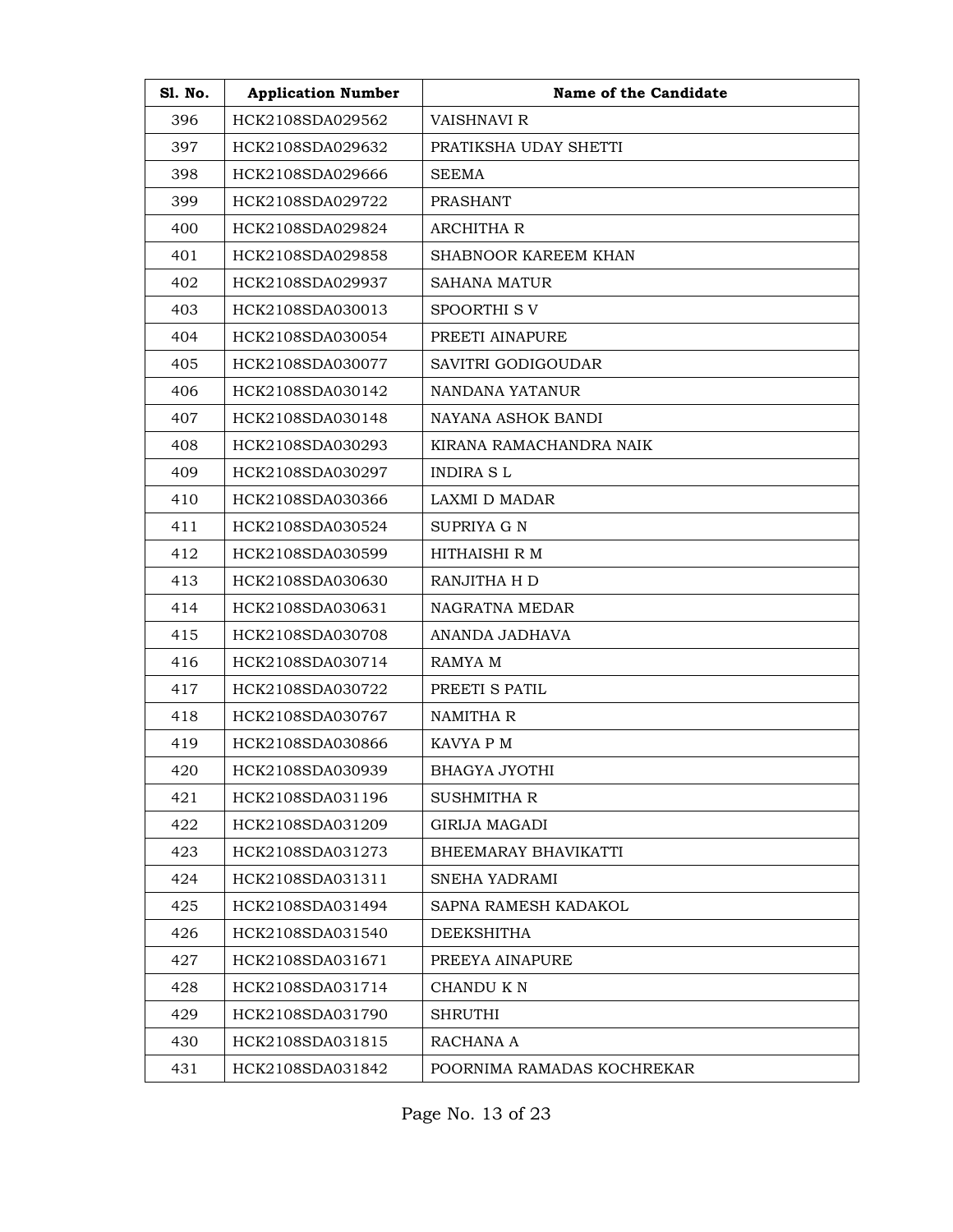| <b>S1. No.</b> | <b>Application Number</b> | Name of the Candidate      |
|----------------|---------------------------|----------------------------|
| 432            | HCK2108SDA031843          | SANTOSH SHILPI             |
| 433            | HCK2108SDA031861          | SUSHMITHA D P              |
| 434            | HCK2108SDA031881          | VAIBHAVI SUDHIR PATIL      |
| 435            | HCK2108SDA031963          | CHETHANA G R               |
| 436            | HCK2108SDA032095          | MAHESH MURIGEPPA KUMBAR    |
| 437            | HCK2108SDA032195          | NISHA                      |
| 438            | HCK2108SDA032327          | UMERA SULTANA              |
| 439            | HCK2108SDA032379          | JYOTHI Y AWARI             |
| 440            | HCK2108SDA032488          | TEENA J NAIK               |
| 441            | HCK2108SDA032521          | <b>JYOTI ARAVATAGI</b>     |
| 442            | HCK2108SDA032546          | NAKSHATRA B PANCHAXARIMATH |
| 443            | HCK2108SDA032565          | ASHWINI KULKARNI           |
| 444            | HCK2108SDA032765          | NEELAMMA A DHAVALAGI       |
| 445            | HCK2108SDA032890          | GIRIJA MADARAKHANDI        |
| 446            | HCK2108SDA033038          | VIJAYALAXMI KORTI          |
| 447            | HCK2108SDA033144          | SHIVAKUMAR JAGADEV         |
| 448            | HCK2108SDA033391          | <b>BABU M NANDENNAVAR</b>  |
| 449            | HCK2108SDA033659          | RUBEENA LOKAPUR            |
| 450            | HCK2108SDA033831          | PALLAVI MAHADEV MOGER      |
| 451            | HCK2108SDA033896          | <b>NAYANA O</b>            |
| 452            | HCK2108SDA034191          | NALINAKSHI M H             |
| 453            | HCK2108SDA034365          | <b>PRASHANT</b>            |
| 454            | HCK2108SDA034430          | RACHANA K                  |
| 455            | HCK2108SDA034444          | CHANDRASHEKAR K B          |
| 456            | HCK2108SDA034466          | AISHWARYA B ANNIGERI       |
| 457            | HCK2108SDA034508          | ASHWINI ODA                |
| 458            | HCK2108SDA034550          | POOJA B R                  |
| 459            | HCK2108SDA034573          | PREMA HANDRAL              |
| 460            | HCK2108SDA034679          | DEEPIKA B K                |
| 461            | HCK2108SDA034790          | AZIMATEHREEN DONUR         |
| 462            | HCK2108SDA034851          | SEEMA FAKIRAPPA GANACHARI  |
| 463            | HCK2108SDA034911          | NANDINI V                  |
| 464            | HCK2108SDA034999          | REZVAN PASHA               |
| 465            | HCK2108SDA035114          | <b>SHARADA S</b>           |
| 466            | HCK2108SDA035152          | PRIYANKA                   |
| 467            | HCK2108SDA035198          | <b>RASHMI S</b>            |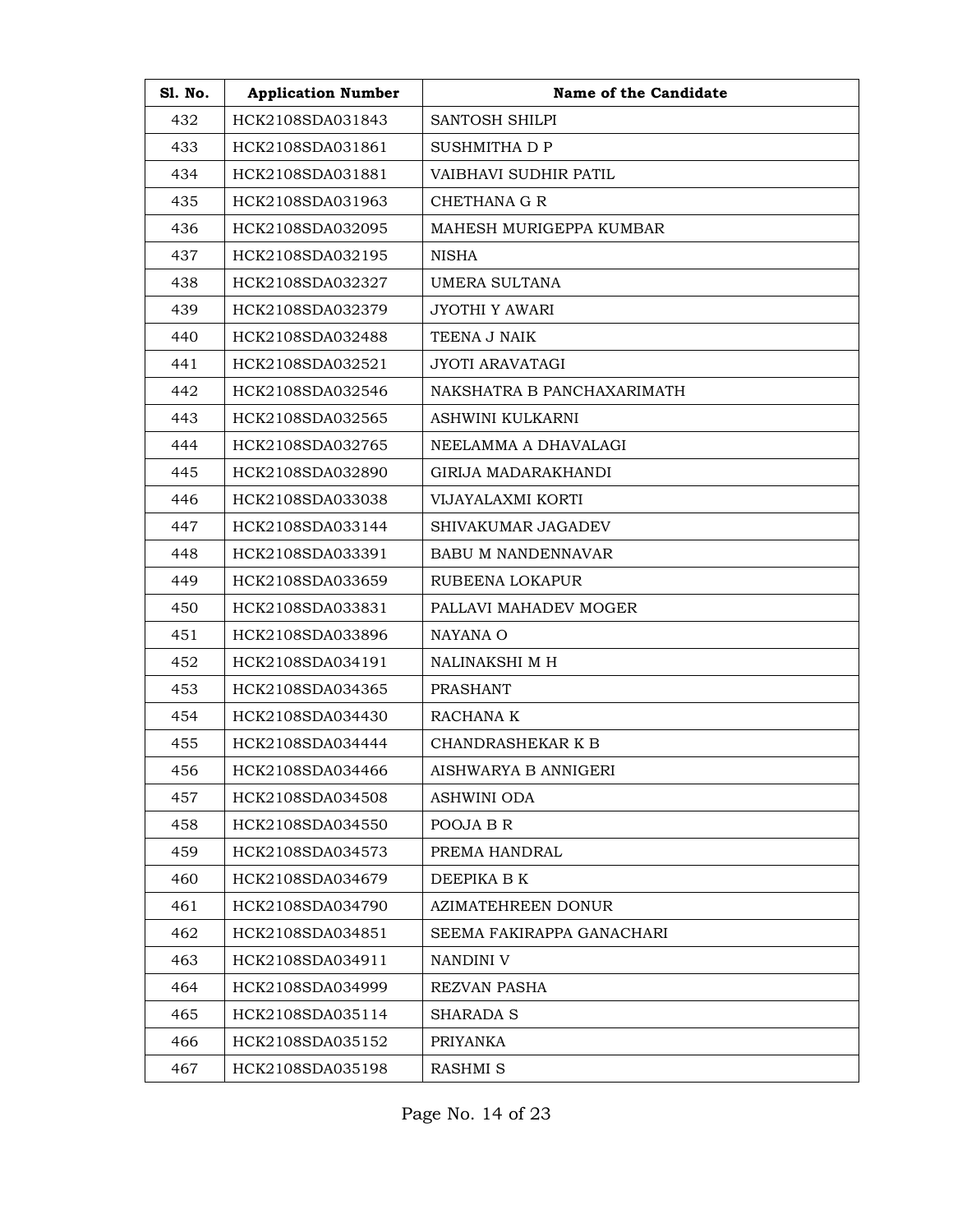| Sl. No. | <b>Application Number</b> | Name of the Candidate      |
|---------|---------------------------|----------------------------|
| 468     | HCK2108SDA035367          | LAKSHMI K N                |
| 469     | HCK2108SDA035381          | <b>ANNAPOORNA</b>          |
| 470     | HCK2108SDA035412          | <b>SUSHMITHAN</b>          |
| 471     | HCK2108SDA035535          | SHIVAKUMAR C KALLUR        |
| 472     | HCK2108SDA035662          | LIKHITHA V                 |
| 473     | HCK2108SDA035712          | ROHINI A                   |
| 474     | HCK2108SDA035958          | <b>ARCHANA D</b>           |
| 475     | HCK2108SDA035988          | PRIYANKA BASAVARAJ PAGAD   |
| 476     | HCK2108SDA035998          | <b>BASALINGAMMA</b>        |
| 477     | HCK2108SDA036040          | <b>JAYARAJ D</b>           |
| 478     | HCK2108SDA036101          | <b>VASUDEVA</b>            |
| 479     | HCK2108SDA036229          | HUDUCHAPPA H               |
| 480     | HCK2108SDA036234          | JYOTI ISARAGOND            |
| 481     | HCK2108SDA036266          | <b>MALLAPPA ROLLI</b>      |
| 482     | HCK2108SDA036320          | <b>BASAVARAJ BHAJANTRI</b> |
| 483     | HCK2108SDA036674          | NAGARANI                   |
| 484     | HCK2108SDA036806          | JYOTHI P                   |
| 485     | HCK2108SDA036891          | SHIVASHANKARA T S          |
| 486     | HCK2108SDA037082          | ARCHANA S HARIJAN          |
| 487     | HCK2108SDA037115          | <b>SHARANABASAVARAJ</b>    |
| 488     | HCK2108SDA037119          | <b>SAGAR PAREET</b>        |
| 489     | HCK2108SDA037294          | SUDARSHAN                  |
| 490     | HCK2108SDA037589          | BHOOMIKA CHINCHAKHANDI     |
| 491     | HCK2108SDA037690          | BHAGYASHREE MARATANGI      |
| 492     | HCK2108SDA037797          | NASEEMA                    |
| 493     | HCK2108SDA037831          | MEGHA PALADINNI            |
| 494     | HCK2108SDA037850          | POOJITHA NESE              |
| 495     | HCK2108SDA038036          | <b>PRASHANTKUMAR</b>       |
| 496     | HCK2108SDA038145          | LAXMI JAMBAGI              |
| 497     | HCK2108SDA038164          | JALALSA                    |
| 498     | HCK2108SDA038397          | ARUNAKUMARI H P            |
| 499     | HCK2108SDA038486          | GEETA GASTI                |
| 500     | HCK2108SDA038580          | KAVERI POOJAR              |
| 501     | HCK2108SDA038609          | MALLIKA MANGALA GOND       |
| 502     | HCK2108SDA038676          | PUSHPA H                   |
| 503     | HCK2108SDA038762          | NAMRATA JANTI              |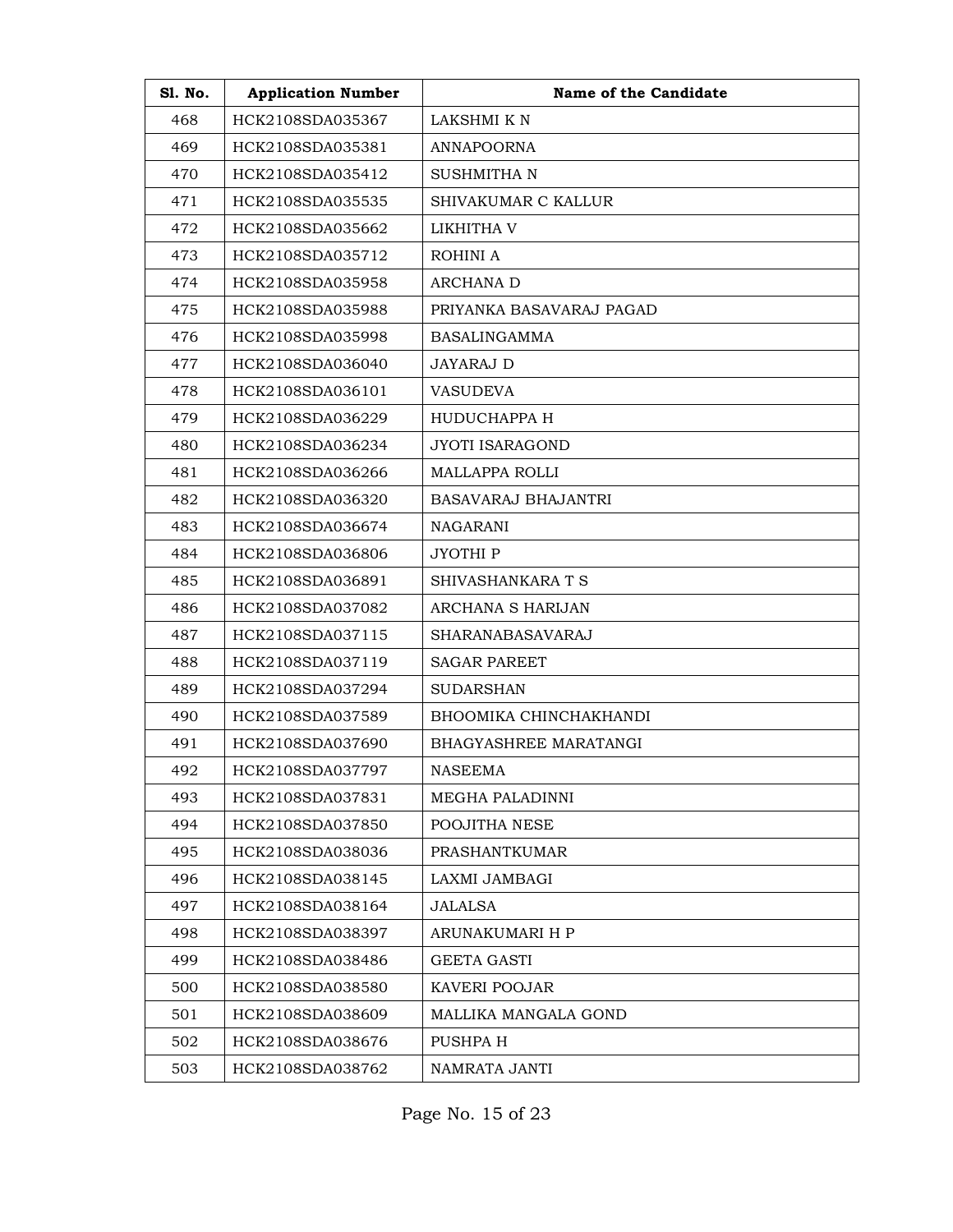| <b>S1. No.</b> | <b>Application Number</b> | Name of the Candidate        |
|----------------|---------------------------|------------------------------|
| 504            | HCK2108SDA038812          | ANITA HEBBALATTI             |
| 505            | HCK2108SDA038878          | PRATHIBHA B C                |
| 506            | HCK2108SDA038975          | ASFIYA KHANUM TADKOD         |
| 507            | HCK2108SDA039010          | SHREEKANT MALLAPPA           |
| 508            | HCK2108SDA039105          | POOJA ANAND NAYAK            |
| 509            | HCK2108SDA039280          | HANAMANTARAY PAREET          |
| 510            | HCK2108SDA039351          | YASHWITHA H Y                |
| 511            | HCK2108SDA039680          | TRIVENI PALABHAVIMATH        |
| 512            | HCK2108SDA039685          | GURURAJ                      |
| 513            | HCK2108SDA039752          | PUSHPA H A                   |
| 514            | HCK2108SDA039789          | DANESHWARI KANAGALI          |
| 515            | HCK2108SDA039855          | PREETI PATTAN                |
| 516            | HCK2108SDA039856          | REKHA KAPPATTAMATH           |
| 517            | HCK2108SDA039976          | <b>IRANNA PATOLI</b>         |
| 518            | HCK2108SDA040038          | KAVITHA H NAIK               |
| 519            | HCK2108SDA040110          | <b>MANASA T</b>              |
| 520            | HCK2108SDA040128          | PRASAD YALIGAR               |
| 521            | HCK2108SDA040153          | AMRUTHA H                    |
| 522            | HCK2108SDA040164          | SHUSHMITHA N T               |
| 523            | HCK2108SDA040243          | <b>CHAITHRA</b>              |
| 524            | HCK2108SDA040428          | MANJUNATHA K                 |
| 525            | HCK2108SDA040531          | <b>HITHASHREE HL</b>         |
| 526            | HCK2108SDA040534          | <b>JYOTI ISHWAR DEVADIGA</b> |
| 527            | HCK2108SDA040615          | CHANDRIKA T R                |
| 528            | HCK2108SDA040630          | RAMANAGOUDA GOUDAR           |
| 529            | HCK2108SDA040951          | HARIPRASAD B M               |
| 530            | HCK2108SDA041038          | NANDINI KOTEPPA IHOLE        |
| 531            | HCK2108SDA041092          | NEELOFAR GOUSMOHEDDIN YANNI  |
| 532            | HCK2108SDA041093          | VIKAS SHARANAPPA NAIKODI     |
| 533            | HCK2108SDA041123          | PALLAVI                      |
| 534            | HCK2108SDA041357          | KRUTHIKA H                   |
| 535            | HCK2108SDA041543          | NALINAKSHI B HIREMATH        |
| 536            | HCK2108SDA041699          | MADHU RAJASHEKHAR KALBURGI   |
| 537            | HCK2108SDA041714          | SHIVAPPA HOSAPETI            |
| 538            | HCK2108SDA041778          | NAGESH KUMAR C               |
| 539            | HCK2108SDA041799          | SANGEETHA M                  |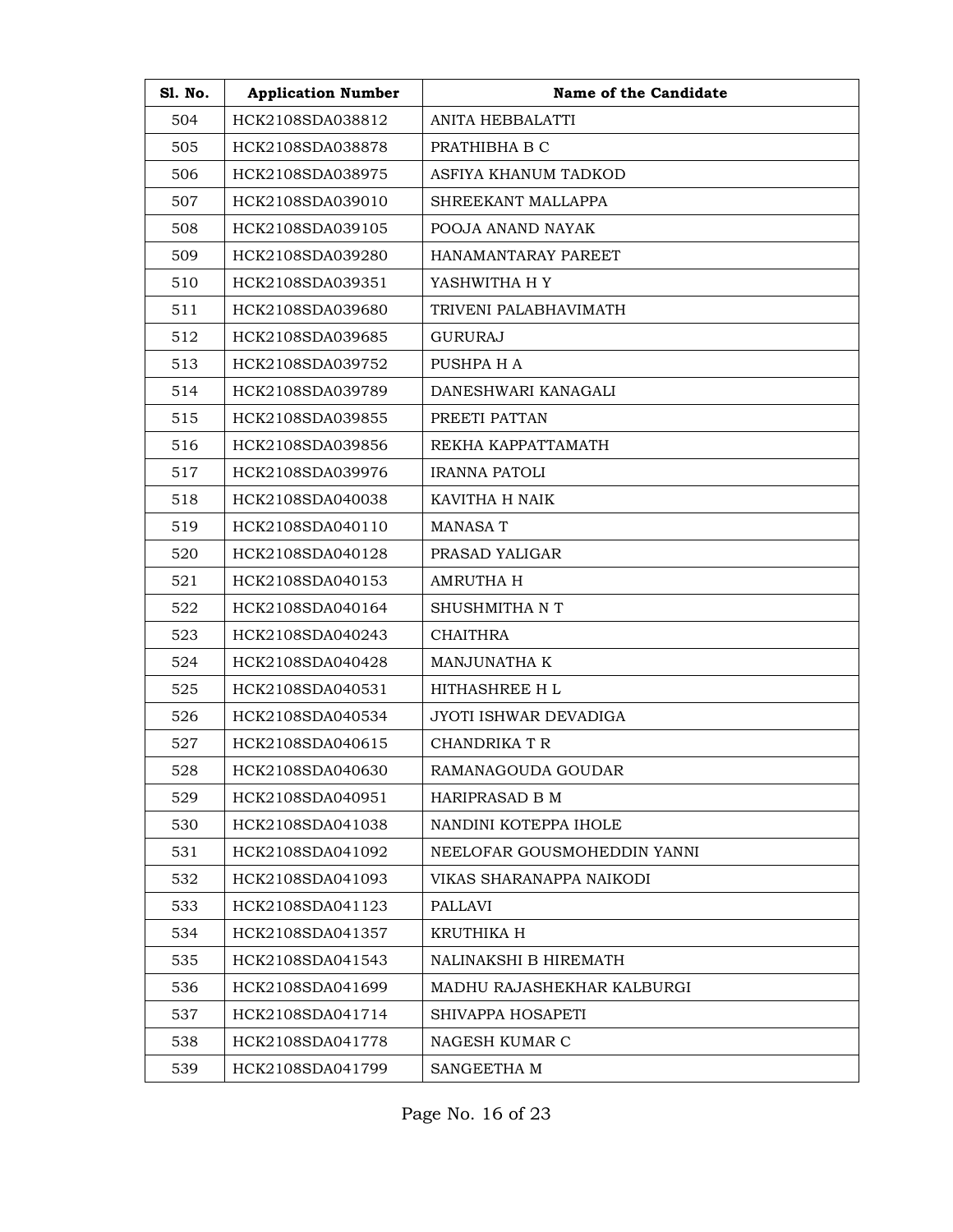| S1. No. | <b>Application Number</b> | Name of the Candidate           |  |
|---------|---------------------------|---------------------------------|--|
| 540     | HCK2108SDA041893          | CHAITRA CHANNAVEERAPPA HADIMANI |  |
| 541     | HCK2108SDA042015          | PRIYANKA RAIKAR                 |  |
| 542     | HCK2108SDA042362          | MACHENAHALLI MUDUKAPPA          |  |
| 543     | HCK2108SDA042511          | RESHMA DESAI                    |  |
| 544     | HCK2108SDA042589          | <b>ARUNA</b>                    |  |
| 545     | HCK2108SDA042679          | BHARATI JUNJARAWAD              |  |
| 546     | HCK2108SDA042721          | PARASHURAM KUMBAR               |  |
| 547     | HCK2108SDA042835          | <b>SAHEBAGOUD</b>               |  |
| 548     | HCK2108SDA042867          | HEMALATA RAMA MARATI            |  |
| 549     | HCK2108SDA042869          | <b>VIDYA</b>                    |  |
| 550     | HCK2108SDA042875          | AKSHATA BADIGER                 |  |
| 551     | HCK2108SDA043079          | ANUPAMA EKNATH PAWAR            |  |
| 552     | HCK2108SDA043102          | BASAMMA SANGAPPA AMBIGER        |  |
| 553     | HCK2108SDA043139          | SANGEETHA K                     |  |
| 554     | HCK2108SDA043155          | <b>SWAPNA S</b>                 |  |
| 555     | HCK2108SDA043172          | <b>SHWETA</b>                   |  |
| 556     | HCK2108SDA043229          | VIJAYALAKSHMI DHARAGOND         |  |
| 557     | HCK2108SDA043359          | MONIKA B H                      |  |
| 558     | HCK2108SDA043415          | DAYANANDA RAMAKRISHNA NAIK      |  |
| 559     | HCK2108SDA043482          | VIJAYALAXMI MUGALAKHOD          |  |
| 560     | HCK2108SDA043561          | SRILAKSHMI S                    |  |
| 561     | HCK2108SDA043577          | <b>SHWETHAN</b>                 |  |
| 562     | HCK2108SDA043639          | POOJA HANUMANTH BHOVI           |  |
| 563     | HCK2108SDA043682          | RAKSHITH UPPAR H S              |  |
| 564     | HCK2108SDA043806          | BHUVANA GIRISH                  |  |
| 565     | HCK2108SDA043847          | SMITHA N L                      |  |
| 566     | HCK2108SDA043940          | CHAYA SURYAVANSI                |  |
| 567     | HCK2108SDA044016          | NARAYANASWAMY R                 |  |
| 568     | HCK2108SDA044023          | JAMEERPATEL K CHINCHOLI         |  |
| 569     | HCK2108SDA044042          | DANAMMA MULIMANI                |  |
| 570     | HCK2108SDA044069          | PRIYANKA S N                    |  |
| 571     | HCK2108SDA044128          | <b>KRUTI SHETTY</b>             |  |
| 572     | HCK2108SDA044145          | MADHAVI H V                     |  |
| 573     | HCK2108SDA044236          | ANANYA HEMANTH NAGARKAR         |  |
| 574     | HCK2108SDA044308          | NISHKALA S S                    |  |
| 575     | HCK2108SDA044432          | PAVITHRA G S                    |  |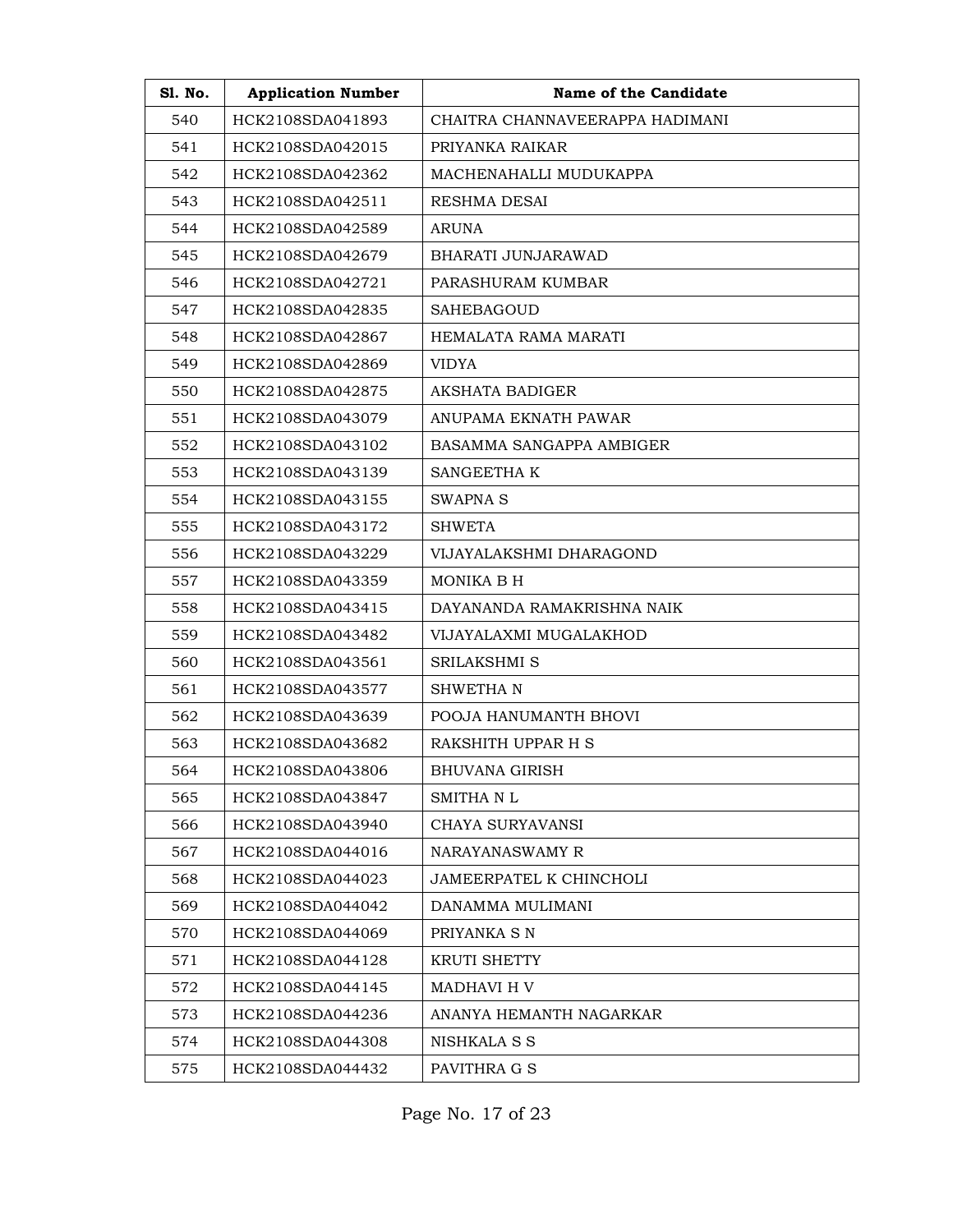| S1. No. | <b>Application Number</b> | Name of the Candidate       |
|---------|---------------------------|-----------------------------|
| 576     | HCK2108SDA044617          | AMITHA MARY SOANS           |
| 577     | HCK2108SDA044639          | LAXMI BIRADAR               |
| 578     | HCK2108SDA044686          | <b>AMBREEN A</b>            |
| 579     | HCK2108SDA044799          | SHILPA SHREE K              |
| 580     | HCK2108SDA044955          | ANUSHA A G                  |
| 581     | HCK2108SDA045025          | SHARADA ACHARYA             |
| 582     | HCK2108SDA045048          | RAVI KUMAR M N              |
| 583     | HCK2108SDA045052          | ALLAPPA SHIDLYAL            |
| 584     | HCK2108SDA045213          | MARUTHAMMA N                |
| 585     | HCK2108SDA045389          | L RAJESHWARI                |
| 586     | HCK2108SDA045429          | FARHATH UNNISA N            |
| 587     | HCK2108SDA045538          | <b>MANASA B V</b>           |
| 588     | HCK2108SDA045625          | KAVYA KAMMAR                |
| 589     | HCK2108SDA045651          | <b>SUSHMA RAMESH GOSAL</b>  |
| 590     | HCK2108SDA045790          | NAVEEN KUMAR V              |
| 591     | HCK2108SDA045810          | <b>MALLAPPA HARIJAN</b>     |
| 592     | HCK2108SDA045943          | <b>RENUKA</b>               |
| 593     | HCK2108SDA046022          | <b>SALMA</b>                |
| 594     | HCK2108SDA046045          | <b>SHRUTI KALYANI</b>       |
| 595     | HCK2108SDA046209          | <b>SAVITRI PATIL</b>        |
| 596     | HCK2108SDA046211          | ASHWINI JOSHI               |
| 597     | HCK2108SDA046524          | RENUKA N                    |
| 598     | HCK2108SDA046585          | AMBIKA                      |
| 599     | HCK2108SDA046613          | SUMATHI M HALAGI            |
| 600     | HCK2108SDA046752          | YAMUNA K R                  |
| 601     | HCK2108SDA046855          | AKSHATA SURESH KADROLLIMATH |
| 602     | HCK2108SDA046871          | SUVARNA BABU GOUDA          |
| 603     | HCK2108SDA047028          | ASHWINI NAIK                |
| 604     | HCK2108SDA047078          | SHAILA CHALAWADI            |
| 605     | HCK2108SDA047192          | MANJUNATHA                  |
| 606     | HCK2108SDA047272          | SANGAPPA VANDAL             |
| 607     | HCK2108SDA047388          | SANTOSH NAUKUDKAR           |
| 608     | HCK2108SDA047459          | ABHIJNA ANIL MUTALIKDESAI   |
| 609     | HCK2108SDA047637          | HANAMAVVA TIMMAPPA SALAPUR  |
| 610     | HCK2108SDA047845          | ANUJNA ANIL MUTALIKDESAI    |
| 611     | HCK2108SDA047876          | BASAVARAJ BISATI            |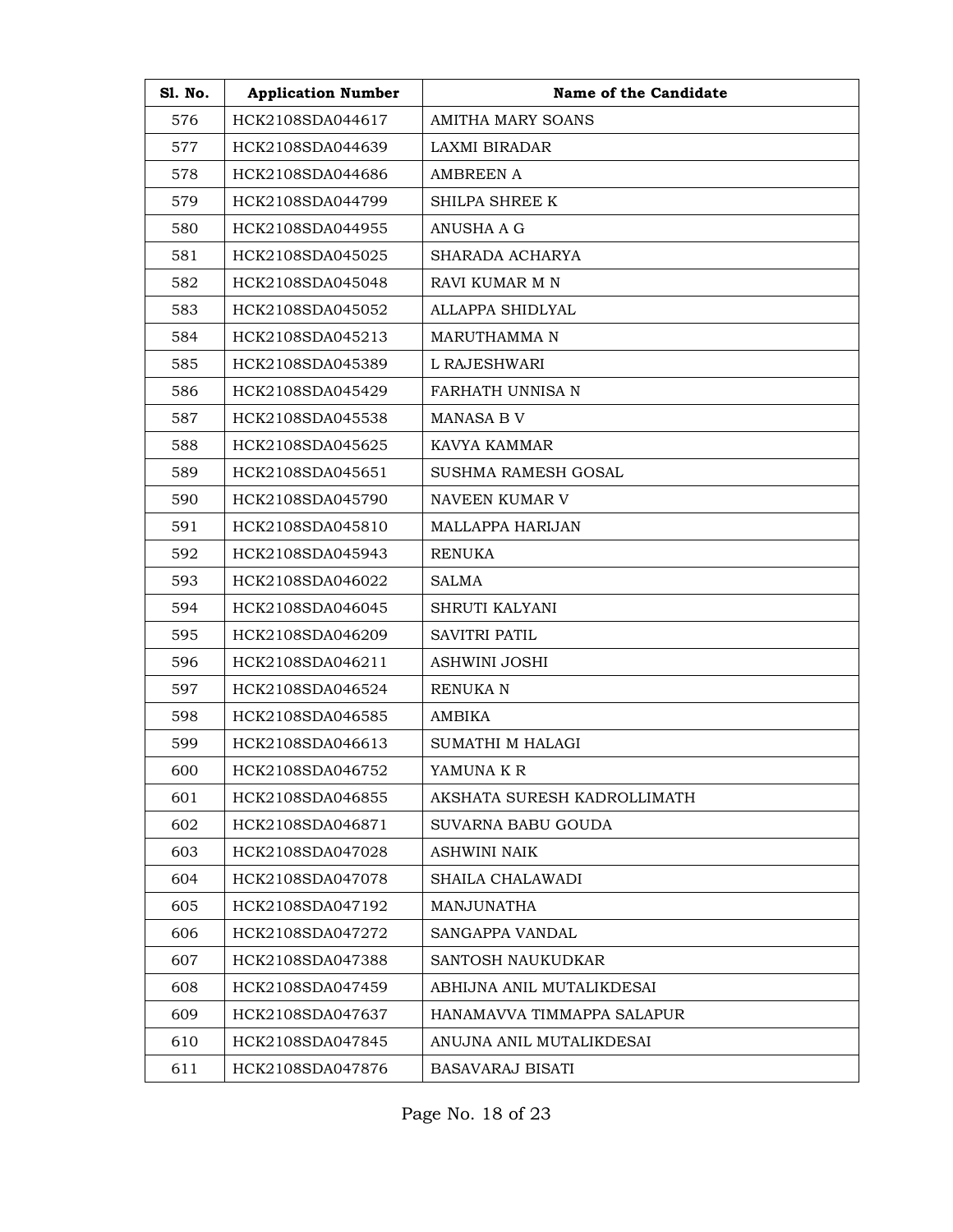| S1. No. | <b>Application Number</b> | Name of the Candidate            |
|---------|---------------------------|----------------------------------|
| 612     | HCK2108SDA047890          | SHILPASHRI S C                   |
| 613     | HCK2108SDA047947          | PASKU SOUZ                       |
| 614     | HCK2108SDA047959          | NAGAMMA                          |
| 615     | HCK2108SDA047985          | RASIKA ANIL HALDANKAR            |
| 616     | HCK2108SDA048090          | <b>JUBEDABEGUM</b>               |
| 617     | HCK2108SDA048104          | <b>SHWETA HATTI</b>              |
| 618     | HCK2108SDA048185          | RUKHEEYA BEGUM D                 |
| 619     | HCK2108SDA048187          | KEERTHANA R K                    |
| 620     | HCK2108SDA048308          | <b>AKSHATA</b>                   |
| 621     | HCK2108SDA048367          | <b>SHASHIKALA</b>                |
| 622     | HCK2108SDA048412          | VIJAYAKUMAR Y DOMBAR             |
| 623     | HCK2108SDA048469          | <b>BRUNDA D</b>                  |
| 624     | HCK2108SDA048591          | <b>VINODKUMAR</b>                |
| 625     | HCK2108SDA048613          | ROHIT KALAL S                    |
| 626     | HCK2108SDA048781          | <b>RASHMI M</b>                  |
| 627     | HCK2108SDA048806          | <b>VINAYKUMAR</b>                |
| 628     | HCK2108SDA048810          | MAHADEVI PATIL                   |
| 629     | HCK2108SDA048839          | <b>SHABARI V</b>                 |
| 630     | HCK2108SDA048866          | CHAITRA K S                      |
| 631     | HCK2108SDA048924          | VANITHA N                        |
| 632     | HCK2108SDA049225          | <b>BHAVYA M</b>                  |
| 633     | HCK2108SDA049308          | AISHWARYA NAYAK                  |
| 634     | HCK2108SDA049333          | <b>BHAGYASHREE</b>               |
| 635     | HCK2108SDA049381          | SANKET                           |
| 636     | HCK2108SDA049411          | <b>RENUKA</b>                    |
| 637     | HCK2108SDA049510          | KAVYA K SHAHABADI                |
| 638     | HCK2108SDA049532          | SATHEESHA KUMARA                 |
| 639     | HCK2108SDA049535          | ARUNKUMAR                        |
| 640     | HCK2108SDA049560          | <b>HANAMANTARAO</b>              |
| 641     | HCK2108SDA049596          | MALLIKARJUN                      |
| 642     | HCK2108SDA049628          | VISHWANATH BRAHMALING BILEKUDARI |
| 643     | HCK2108SDA049698          | SOUNDARYA G KALEYAWAR            |
| 644     | HCK2108SDA049747          | AKSHATA A VERNEKAR               |
| 645     | HCK2108SDA049807          | VIJAYLAXMI SURESH JADHAV         |
| 646     | HCK2108SDA049868          | <b>NITHYANANDA</b>               |
| 647     | HCK2108SDA049972          | SHIVAMURTHI S                    |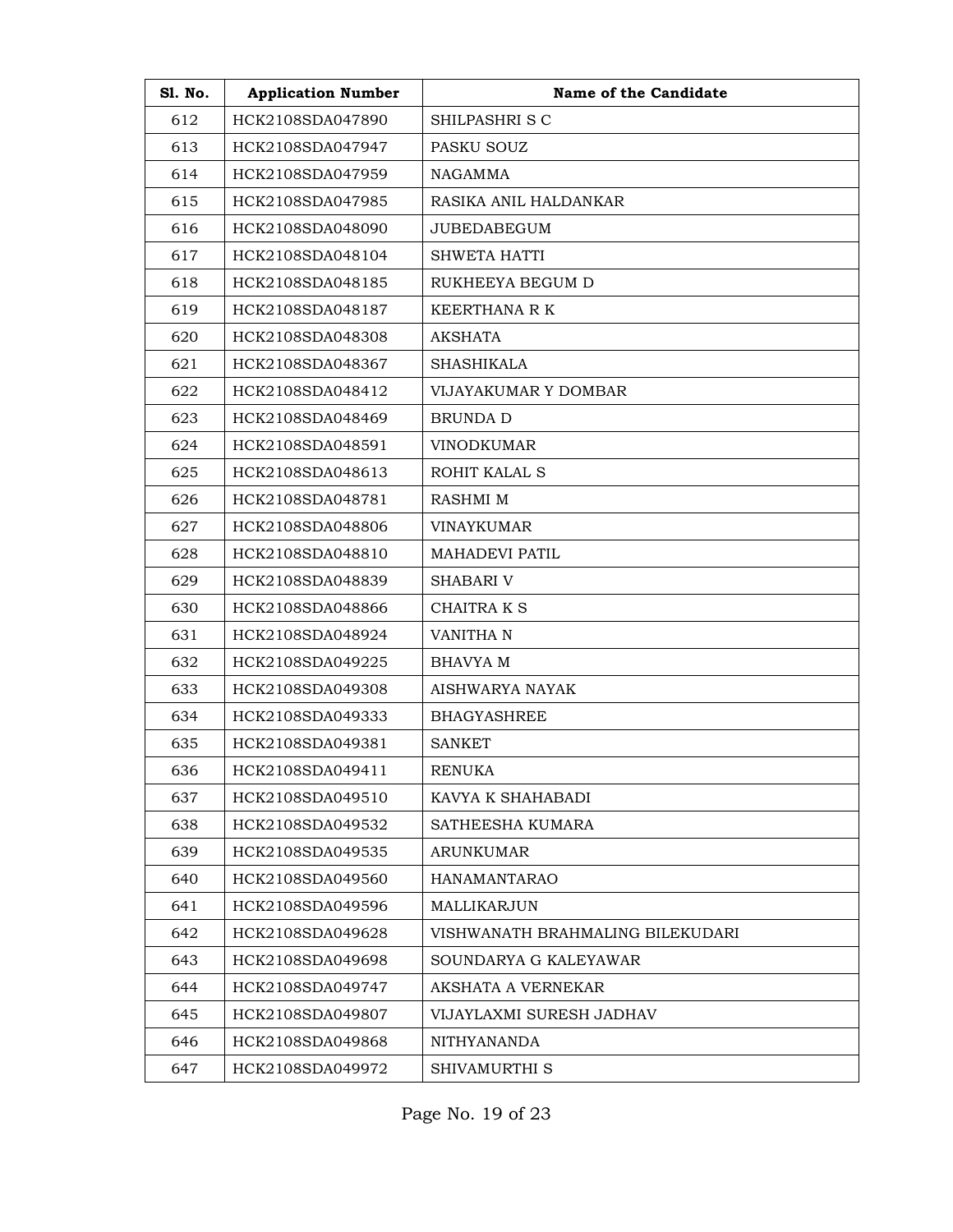| S1. No. | <b>Application Number</b> | Name of the Candidate     |
|---------|---------------------------|---------------------------|
| 648     | HCK2108SDA049992          | <b>RAMESH</b>             |
| 649     | HCK2108SDA050012          | RENUKA                    |
| 650     | HCK2108SDA050101          | ROHINI CHIDANAND CHOUGALE |
| 651     | HCK2108SDA050260          | BHIRAPPA KAREPPA SARAVAR  |
| 652     | HCK2108SDA050334          | <b>SHRUTI</b>             |
| 653     | HCK2108SDA050394          | <b>VEERESH</b>            |
| 654     | HCK2108SDA050414          | <b>SHANKAR KUMBAR</b>     |
| 655     | HCK2108SDA050447          | <b>SUNIL</b>              |
| 656     | HCK2108SDA050482          | <b>KANAKAPPA</b>          |
| 657     | HCK2108SDA050493          | PRATIK AWATI              |
| 658     | HCK2108SDA050527          | <b>MARALSIDDA</b>         |
| 659     | HCK2108SDA050541          | <b>IFTHEKARAHMED</b>      |
| 660     | HCK2108SDA050707          | <b>MAMATHA S</b>          |
| 661     | HCK2108SDA050713          | <b>DASTAPPA</b>           |
| 662     | HCK2108SDA050720          | SHRILAKSHMI H M           |
| 663     | HCK2108SDA050724          | MEGHA PATIL               |
| 664     | HCK2108SDA050738          | <b>ASHWINI</b>            |
| 665     | HCK2108SDA050779          | VANISHREE PALABHANVI      |
| 666     | HCK2108SDA050789          | NISCHITHA RANI G          |
| 667     | HCK2108SDA051144          | LAKSHMIDEVI M             |
| 668     | HCK2108SDA051184          | GURU PRRASAD HN           |
| 669     | HCK2108SDA051188          | <b>BASAWARAJ</b>          |
| 670     | HCK2108SDA051305          | RAJU KAKHANDAKI           |
| 671     | HCK2108SDA051366          | GOURU B JAMBAGI           |
| 672     | HCK2108SDA051494          | MANASA N                  |
| 673     | HCK2108SDA051504          | TEJASHWINI T NAVALE       |
| 674     | HCK2108SDA051522          | SAHANA MIRASHI            |
| 675     | HCK2108SDA051534          | DEEPA                     |
| 676     | HCK2108SDA051539          | SRIDHAR N S               |
| 677     | HCK2108SDA051596          | <b>ARPITHAT</b>           |
| 678     | HCK2108SDA051653          | MOHAMMADI SUMAIYA         |
| 679     | HCK2108SDA051666          | SUHEL                     |
| 680     | HCK2108SDA051739          | <b>RAJABAXA</b>           |
| 681     | HCK2108SDA051823          | SUCHITHRA M P             |
| 682     | HCK2108SDA051838          | DIVYA S S                 |
| 683     | HCK2108SDA051845          | <b>MAITRA NAIKAR</b>      |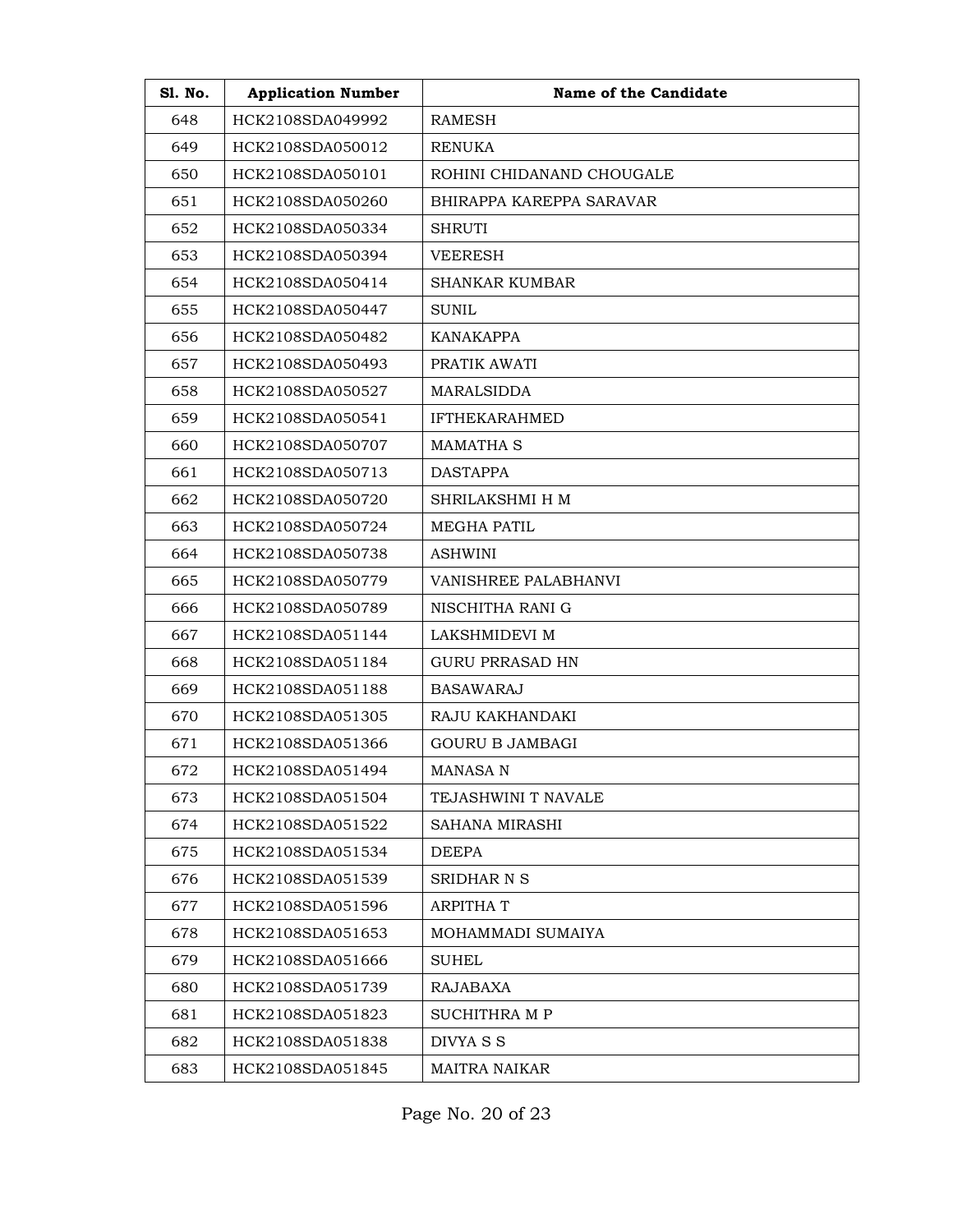| Sl. No. | <b>Application Number</b> | Name of the Candidate        |
|---------|---------------------------|------------------------------|
| 684     | HCK2108SDA051946          | RAMYA N                      |
| 685     | HCK2108SDA052014          | SATISH L                     |
| 686     | HCK2108SDA052020          | <b>MAHALAKSHMI V</b>         |
| 687     | HCK2108SDA052122          | VIDYASHREE BHAJANTRI         |
| 688     | HCK2108SDA052244          | SAMYUKTHA V                  |
| 689     | HCK2108SDA052301          | HULIGEMMA H                  |
| 690     | HCK2108SDA052357          | REKHA BIRADAR                |
| 691     | HCK2108SDA052500          | <b>SRIHARI V K</b>           |
| 692     | HCK2108SDA052536          | MALLAPPA GADDI               |
| 693     | HCK2108SDA052564          | USHA B N                     |
| 694     | HCK2108SDA052766          | SHRIDEVI SHIVAYOGI JADIYAVAR |
| 695     | HCK2108SDA052786          | HASIMAPEER HOTAGI            |
| 696     | HCK2108SDA052787          | BASAVARAJ                    |
| 697     | HCK2108SDA052802          | PRASAD ARAWATAGI             |
| 698     | HCK2108SDA052812          | VISHWANATH DHOOP             |
| 699     | HCK2108SDA052845          | MEGHA M                      |
| 700     | HCK2108SDA052887          | <b>PADMANNA</b>              |
| 701     | HCK2108SDA052900          | <b>SHILPA</b>                |
| 702     | HCK2108SDA052902          | <b>BHAVANA P J</b>           |
| 703     | HCK2108SDA052958          | <b>SOUNDARYA B</b>           |
| 704     | HCK2108SDA053023          | MANINDRA GOUDA               |
| 705     | HCK2108SDA053145          | ANILKUMAR HADAPAD            |
| 706     | HCK2108SDA053293          | HRUDYA S NAIR                |
| 707     | HCK2108SDA053335          | SUNITHA G                    |
| 708     | HCK2108SDA053390          | VEERAPPA ARALI               |
| 709     | HCK2108SDA053527          | <b>SUKANYA PUJARI</b>        |
| 710     | HCK2108SDA053579          | GAYATHRI K                   |

#### **CUT-OFF PERCENTAGE IN EACH RESPECTIVE CATEGORY FOR RESIDUAL PARENT CADRE - 127 POSTS (124 Regular Posts and 3 Backlog posts)**

| <b>S1. No.</b> | Category   | Number posts notified<br>Ξ. | <b>Cut Off Percentage</b> |
|----------------|------------|-----------------------------|---------------------------|
|                | GM (UR)    | $-10$                       | $96.03 - 91.15$           |
| 2              | GM (WM)    | $-20$                       | $91.14 - 89.08$           |
| 3              | GM (RU)    | - 15                        | $90.13 - 86.86$           |
| 4              | $GM$ (P.C) | - 3                         | $88.02 - 82.13$           |
| 5              | GM (EX)    | - 7                         | $87.13 - 61.62$           |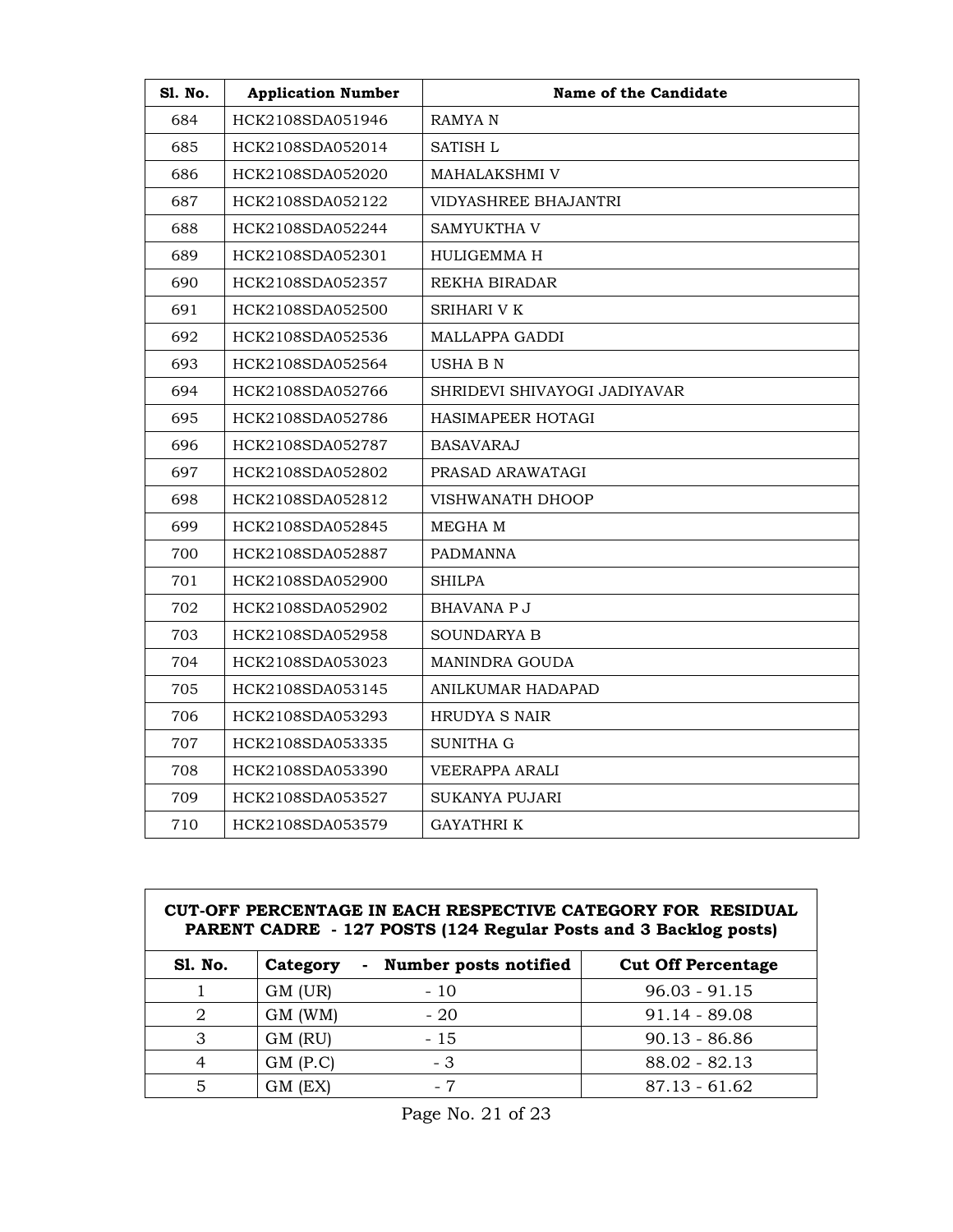| 6              | $-3$<br>GM (KM)                | $90.27 - 87.91$ |
|----------------|--------------------------------|-----------------|
| $\overline{7}$ | $-3$<br>GM (DP)                | 88.64 - 84.30   |
| 8              | GM (Others)<br>$-1$            | 90.84 - 70.88   |
| 9              | $-3$<br>SC (UR)                | $88.35 - 86.61$ |
| 10             | - 6<br>SC (WM)                 | $86.55 - 84.35$ |
| 11             | $-5$<br>SC (RU)                | $86.56 - 82.43$ |
| 12             | $-1$<br>SC (PC)                | 79.43 - 77.76   |
| 13             | $-1$<br>$SC$ (EX)              | $85.33 - 51.04$ |
| 14             | $-1$<br>SC (KM)                | $85.00 - 84.08$ |
| 15             | $-2$<br>SC (DP)                | $83.55 - 78.40$ |
| 16             | $-2$<br>ST (WM)                | 88.88 - 86.15   |
| 17             | ST (RU)<br>$-2$                | $86.54 - 84.61$ |
| 18             | $-1$<br>ST (KM)                | 84.60 - 84.26   |
| 19             | $CAT - I (UR)$<br>$-1$         | $88.61 - 87.08$ |
| 20             | $CAT - I$ (WM)<br>$-1$         | 86.84 - 85.95   |
| 21             | $-1$<br>$CAT - I (RU)$         | $85.75 - 85.58$ |
| 22             | $-1$<br>$CAT - I (EX)$         | $86.63 - 56.67$ |
| 23             | $CAT - I (DP)$<br>$-1$         | 82.94 - 77.68   |
| 24             | $-1$<br>CAT - I (Others)       | $86.19 - 85.48$ |
| 25             | $CAT - II (A) (UR)$<br>$-3$    | 89.04 - 87.84   |
| 26             | $-6$<br>$CAT - II (A) (WM)$    | 87.82 - 86.87   |
| 27             | $CAT - II (A) (RU)$<br>$-5$    | $86.69 - 85.61$ |
| 28             | $-1$<br>$CAT - II (A) (PC)$    | 80.69 - 79.74   |
| 29             | $CAT - II (A) (EX)$<br>$-1$    | $60.05 - 56.81$ |
| 30             | $-1$<br>$CAT - II (A) (KM)$    | 87.19 - 86.36   |
| 31             | $CAT - II (A) (DP)$<br>$-1$    | 84.07 - 82.38   |
| 32             | $CAT - II$ (B) (UR)<br>$-1$    | 88.60 - 88.12   |
| 33             | $CAT - II$ (B) (WM)<br>$-1$    | 88.08 - 86.37   |
| 34             | $CAT - II$ (B) $(EX)$<br>$-1$  | $87.65 - 55.27$ |
| 35             | $-1$<br>$CAT - II$ (B) (DP)    | 80.90 - 77.90   |
| 36             | $CAT - II$ (B) (Others)<br>- 1 | $86.15 - 85.57$ |
| 37             | $-1$<br>CAT - III (A) (UR)     | $90.11 - 88.82$ |
| 38             | $CAT - III (A) (WM)$<br>$-1$   | $87.93 - 87.50$ |
| 39             | $CAT - III (A) (EX)$<br>$-1$   | $87.46 - 57.17$ |
| 40             | $-1$<br>$CAT - III (A) (DP)$   | 84.02 - 79.31   |
| 41             | CAT - III (A) (Others)<br>$-1$ | 87.39 - 87.19   |
| 42             | CAT - III (B) (UR)<br>$-1$     | 88.88 - 87.56   |
| 43             | $CAT - III$ (B) (WM)<br>$-2$   | 87.40 - 86.78   |
| 44             | $CAT - III$ (B) (RU)<br>$-2$   | $86.73 - 86.16$ |
| 45             | $CAT - III$ (B) (PC)<br>$-1$   | $80.13 - 78.43$ |
| 46             | $CAT - III$ (B) $(EX)$<br>$-1$ | $60.38 - 59.75$ |
|                | TOTAL POSTS - 127              |                 |